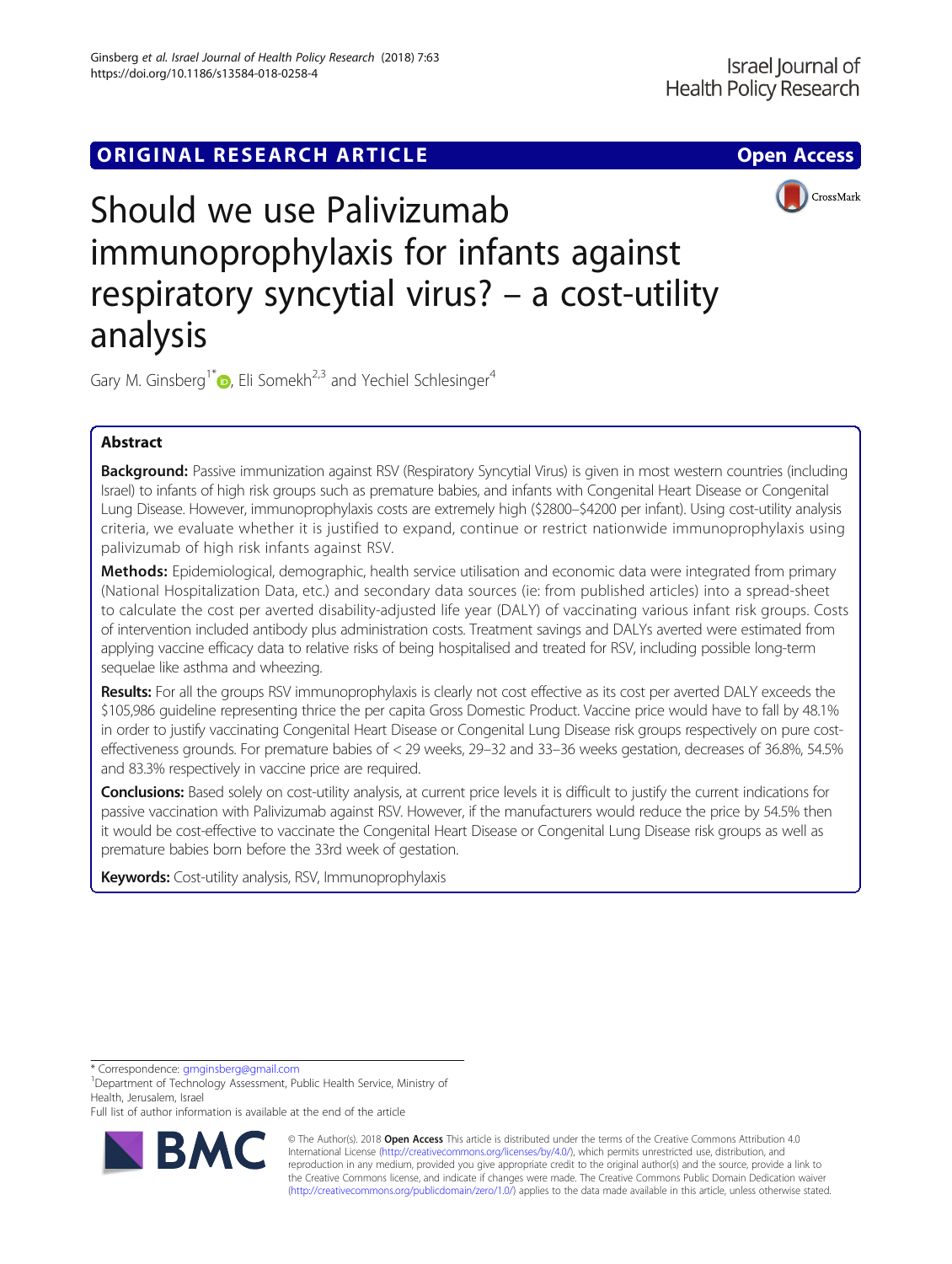# Key points

Question Should we continue using Palivizumab immunoprophylaxis for at-risk infants against Respiratory Syncytial Virus?

Findings A cost-utility analysis which modelled the costs, resultant treatment savings and improvements in quality of life as a result of decreased morbidity from passive immunization, found for all risk-groups that RSV immunoprophylaxis is clearly not cost effective, unless vaccine prices fall considerably.

Meaning Based solely on cost-utility analysis, at current price levels, it is difficult to justify the current indications for immunoprophylaxis against RSV.

## Background

In infants and young children the most common cause of severe lower respiratory tract disease is Respiratory syncytial virus (RSV). Most new-borns are infected before they are one year old, and virtually everyone gets an RSV infection by the age of two [\[1](#page-11-0)].

In Israel (Population 8.75 million [[2\]](#page-11-0)), RSV accounts for thousands of hospitalization days annually in children under two years old. The almost solitary identified chronic sequelae are possibly wheezing and asthma.

Since the disease course in high risk children is much more severe, and since no active vaccine is available, passive immunization with five sequential monthly injections of anti-RSV monoclonal antibodies (Palivizumab) is given during the RSV season (November – March). This schedule has proven to decrease hospitalization in high risk groups [\[3\]](#page-11-0).

An RSV passive immunoprophylaxis course (costing around \$6,300) is over a hundred times more expensive than courses of prophylaxis in the form of vaccinations against other infectious diseases such as measles, mumps, rubella, polio, diphtheria, pertussis, hepatitis or Haemophilus influenzae type B.

In 2001, despite its extremely high costs, passive vaccination using RSV was introduced in the high risk group of extreme premature babies (<30 Gestational Age in Weeks [GAW]), without any prior evaluation based on cost-effectiveness analysis. During the following years the indications for the passive vaccination were steadily expanded to include older premature babies. Currently, immunoprophylaxis is provided to infants with <35 GAW, as well as to infants at high risk such as those with CHD (Congenital Heart Disease) or CLD (Congenital Lung Disease), again with no underpinning cost-effectiveness analysis.

However, recently the American Academy of Pediatrics (AAP) narrowed the indication to those born with <29 GAW [[3](#page-11-0)]. In response, the Israeli Association of Pediatrics decided to examine the application of restricting the guidelines for RSV immunoprophylaxis in Israel. An important component of this decision, although not the sole one, is a cost utility analysis.

Therefore we carried out a cost utility analysis of passive immunization with palmivizumab against RSV to see if the DALY (Disability Adjusted life Year) gains justify the high RSV immunoprophylactic costs in various at-risk groups.

## Methods

# Cost-utility analysis: Basic model

A Microsoft Excel spread-sheet model was constructed, incorporating vaccine efficacy, epidemiological, health service utilization, demographic and economic data (listed with sources in Table 4 in Appendix 1). The effect of vaccinations against RSV was modelled on incidence, chronic sequelae and mortality over a 100 year time horizon as is standard practice in order to capture the full effects of the intervention. The cost utility ratio calculated the net costs per averted Disability Adjusted Life Year (DALY) added as a result of passive immunization against RSV by means of palivizumab, using the formula:

# Net Costs per averted DALY

```
=\frac{\text{Costs of immunoprophylaxis}-\text{Savings in treating RSV and chronic effects}}{\text{Increase in DALVs as a result of decreased mortality and mobility}}Increase in DALYs as a result of decreased mortality and morbidity
```
Costs are viewed from a societal perspective at mid-2015 price levels at the average annual exchange rate of 3.89 shekels to the US dollar [[4](#page-11-0)]. Besides direct health service costs, we also included from a social perspective, costs due to work absences and transport costs to receive treatment. All future costs and DALYs were discounted at an annual rate of 3% as is the standard practice in Israel. While DALYs averted from reduced caregiver burden were available, data on out-of-pocket expenses was however not available.

The cost-utility ratios of immunoprophylaxis for the following various risk groups was calculated:-

- a) Congenital Heart Disease (CHD)
- b) Congenital Lung Disease (CLD)
- c) Prematures under 29 weeks gestation
- d) Prematures 29–32 weeks gestation
- e) Prematures 33–36 weeks gestation
- f) Not a member of any of the above risk groups

Evidence from studies relating to Bronchopulmonary Dysplasia (BPD) were included under the category of Congenital Lung Disease (CLD).

## Decision rules

Taking into account the resources available in Israel, an intervention was defined as being very cost-effective and cost-effective if the cost per averted DALY is less than the per capita GDP (gross Domestic product) of \$35,329 in 2015 [[2](#page-11-0), [4\]](#page-11-0) or between 1 and 3 times the per capita GDP (\$35,329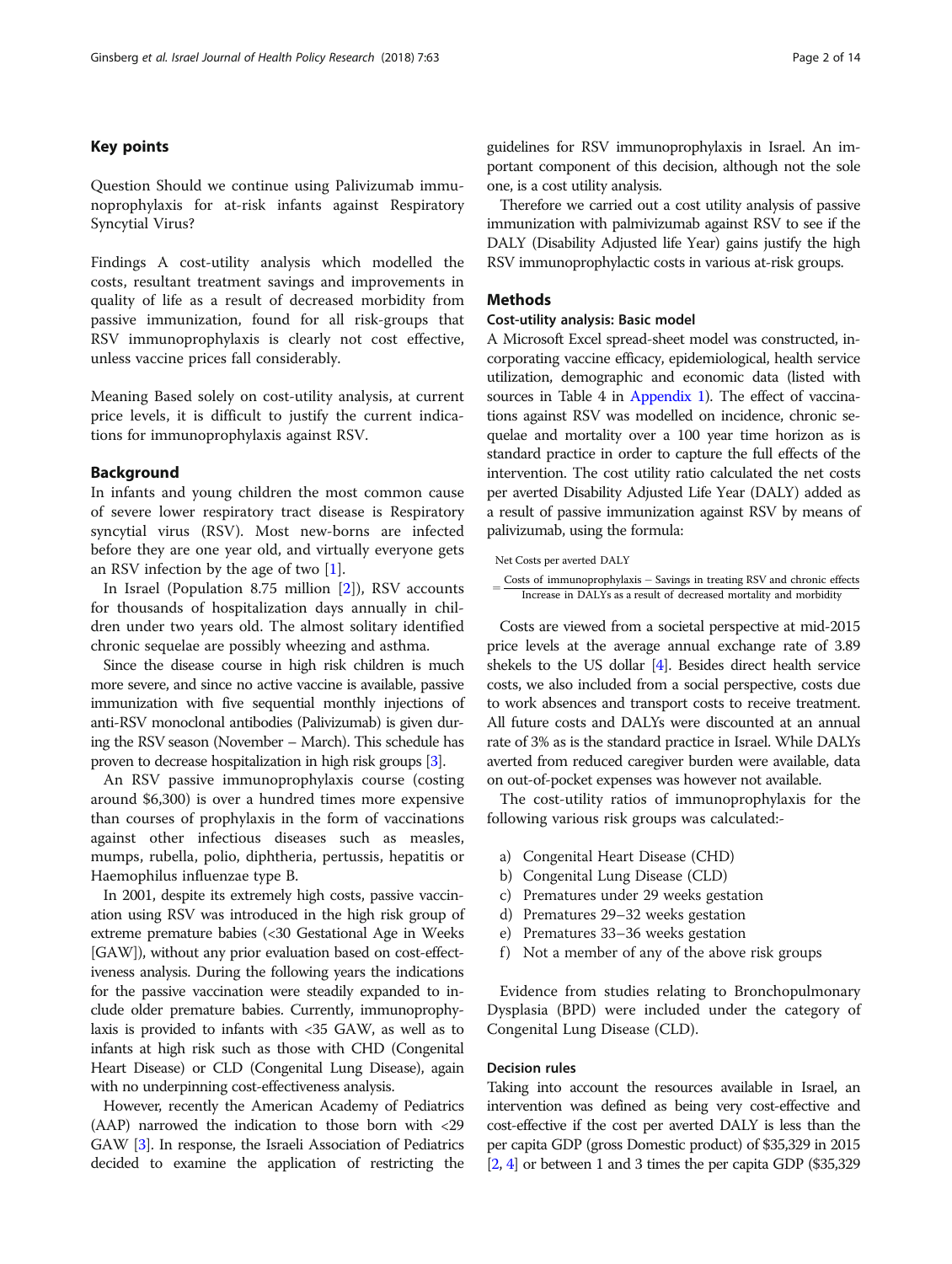– \$105,987) respectively. If the cost per averted DALY is more than three times the GDP per capita (\$105,987) then the intervention was regarded as not being cost-effective [[5](#page-11-0)].

# Immunoprophylaxis

We assumed a five dose passive immunoprophylaxis schedule, using palivizumab, in which there would be a take up of 4.90 (for CLD) and 4.93 shots (for others), which was achieved in the clinical trials of palivizimab and hence influenced the overall effectiveness of the immunoprophylaxis schedule. Data from the "IMPACT" study [\[6](#page-11-0)] led us to assume there were no significant adverse palvizimab related events apart from minor effects. Immunoprophylaxis wastage was assumed to fall from 5.8% levels in 2008 to around 3.3% based on the implementation of improved delivery systems [\[7](#page-11-0)].

# Intervention costs

We used the current vaccine price, of \$520 and \$957 for 50 mg and 100 mg vials respectively, as a baseline price (excluding Value Added Tax as this is just a transfer payment). The unit immunoprophylaxis costs were applied to the average age-specific weights of the immunized children. Since at each point of the immunoprophylaxis schedule the infant received no other concurrent vaccinations, we included costs arising from transport and work losses. Provision was also made for treatment costs, transport costs and work losses arising from the visits to health service providers for minor side effects from the palivizimab passive immunization. Also included were the costs (and DALY losses) of long-term chronic sequelae from RSV from increased incidence of asthma and a more controversial possible increased incidence of wheezing.

Immunoprophylactic efficacy and its impact on hospitalizations and mortality from RSV by the risk groups were obtained by combining data from the literature (Table 4 in Appendix 1). Interpolations and extrapolations were extensively used due to the lack of homogeneity in reporting results by age and gestational age groups. Hospitalization rates and data on lengths of stay on account of RSV in Israel were based on data from the Ministry of Health's National Hospitalization data base while mortality data was based on the National Deaths Registry (Personal Communication Ziona Haklaii and Nehama Goldberger).

Besides confirmed cases (of pneumonia and bronchiolitis) caused by RSV, we estimated that  $13.2\%$  [[8](#page-11-0)–[10\]](#page-11-0) of hospitalizations recorded with an Otitis Media diagnosis were caused by RSV, and similarly that RSV was responsible for 40% of cases  $[11]$  $[11]$  of acute bronchitis  $(AB)$  recorded as being of unknown origin.

# Treatment costs

Acute care costs were calculated by multiplying the expected number of hospitalization days or visits by the unit costs of the respective ambulatory (ie: family practitioner and out-patient visits), emergency room and hospital services that were used.

Costs of sequelae (wheezing, asthma) were taken from the literature [\[12,](#page-11-0) [13\]](#page-11-0) and adjusted to Israeli price levels, with 80% of costs (mainly labor costs) converted using purchasing power parity rates and the remaining 20% on exchange rates.

### Disability weights

Disability Weights (DW) associated with the pre-hospital, post-hospital and chronic phases (up to half a year) were obtained from the literature for both the patient  $[14]$ and the caregiver [[14](#page-11-0)]. Additional DW for chronic sequelae after the chronic phase were based on five episodes a year of severe wheezing [[13\]](#page-11-0)and a similar number of annual asthma attacks [\[12\]](#page-11-0). All these DW were adjusted by the age specific DW of a healthy person.

## Averted DALY losses

Morbidity losses (with and without the intervention) were calculated from the product of changes in incidence (derived from the RR of the prophylaxis), the specific DW and the duration of the disability. Mortality losses were calculated by multiplying mortality rates (with and without the intervention – derived from the RR of the prophylaxis) by gender-specific the HALE (Healthy adjusted Life Expectancy) of the deceased.

Total DALY losses averted were based on the sum of the morbidity and mortality DALY losses, as a result of the passive vaccination lowering the incidence of RSV and Chronic sequelae. DALY losses resulting from caregiver burden were also included [[14\]](#page-11-0).

### Sensitivity analyses

One way sensitivity analyses were carried out by:- varying the number of hospitalizations attributable to RSV between 2,700-3,200 :- by excluding effects of long-term asthma, :- by varying the % of cases of otitis media and of Acute Bronchitis of unknown origin attributable to RSV: and finally by varying the values of the major input cost driver of immunoprophylaxis costs.

# Results

Because of the low prevalence of CHD and CLD in 2015 (0.16% of all births or 267 infants), passive immunization costs for these two risk groups would only total \$1.67 million (Table [1\)](#page-3-0). The costs of immunoprophylaxis of premature babies or children not at risk are considerably higher, being \$83 and \$1,037 million respectively. However, decisions should obviously not be made on the basis of cost alone and this justifies our cost-utility analysis that combines economic with epidemiologic data.

In our baseline situation, RSV caused approximately 2,945 hospitalizations each year in under two years of age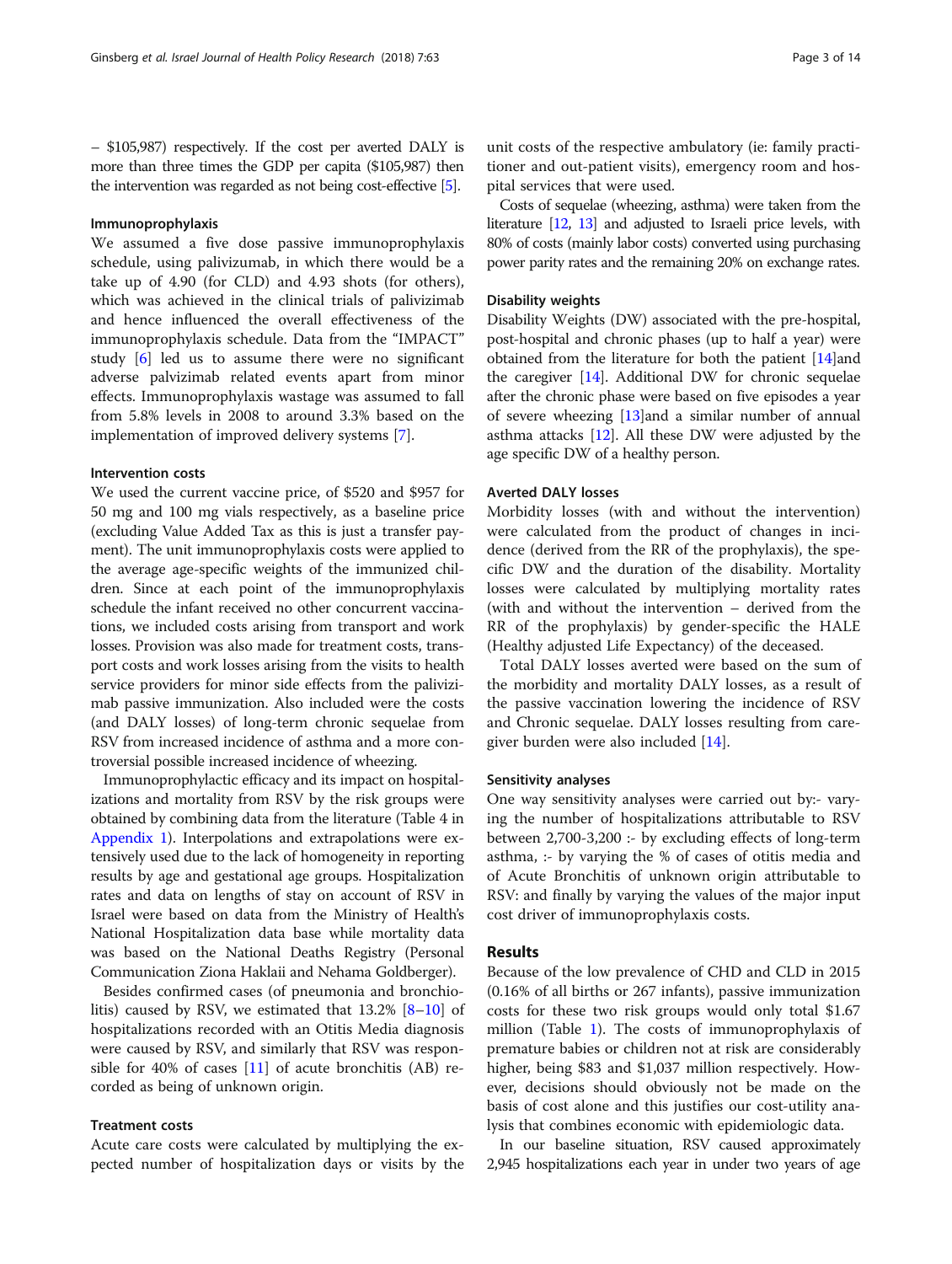<span id="page-3-0"></span>Table 1 Cost of providing RSV immunoprophylaxis to Infants by Risk Group (assuming 100% coverage)

| Risk group | % of births | Births in 2015 | Vaccination Cost USD |
|------------|-------------|----------------|----------------------|
| CHD        | 0.03%       | 50             | 314,057              |
| CID        | 0.12%       | 217            | 1,360,912            |
| 29         | 0.42%       | 753            | 4,731,498            |
| $79 - 32$  | 0.88%       | 1570           | 9,862,078            |
| $33 - 36$  | 6.13%       | 10,956         | 68,814,325           |
| No risk    | 92.42%      | 165,177        | 1,037,499,916        |
|            |             |                |                      |

babies. For all the risk groups and hospitalization ranges, even when the long-term effects of Asthma are included, passive immunization against RSV is clearly not cost effective as its cost per DALY is well in excess of the \$105,986 guideline (Table 2). Of particular interest is the 29-32 GAW infants as the AAP does not recommend providing immunoprophylaxis to this age group. For this group the cost per DALY ratio is around ten times the GNP per capita level in Israel, meaning that giving pulmizamub to this group is clearly not justified on grounds of cost effectiveness, all the more so on those with 33-36 GAW (Table 2).

RSV incidence would have to increase by between 56%-424% (depending on the at-risk group), to between 4,581-15,457 annual attributable hospitalizations in order that immunoprophylaxis would become cost- effective to specific at-risk groups (Table 2). Even if three-quarters of all the otitis media and unknown AB hospitalizations were attributable to RSV (instead of the estimated 13.2% and 40% respectively), this would only amount to 4,452 hospitalizations annually that could be attributable to RSV.

In the baseline situation, there would have to be a decrease in vaccine price of around 48% in order to justify passively immunizing CHD and CLD risk groups on pure cost-effectiveness grounds (Table [3\)](#page-4-0). For premature babies of <29 weeks, 29-32 and 33-36 weeks gestation, decreases of 36.8%, 54.5% and 83.3% respectively in

Table 2 Cost-utility ratios of providing RSV immunoprophylaxis to infants by risk group and by annual hospitalizations in children aged 0–2 years old (a)

| Risk       |                                   | Annual hospitalizations in children aged 0-2 years |                                   |  |  |  |  |
|------------|-----------------------------------|----------------------------------------------------|-----------------------------------|--|--|--|--|
| Group      | 2700                              | 2945                                               | 3200                              |  |  |  |  |
|            | Cost per DALY<br>including asthma | Cost per DALY<br>including asthma                  | Cost per DALY<br>including asthma |  |  |  |  |
| <b>CHD</b> | \$223,687                         | \$218,968                                          | \$214,347                         |  |  |  |  |
| CLD        | \$303,658                         | \$287,057                                          | \$268,242                         |  |  |  |  |
| 29         | \$246.594                         | \$226,900                                          | \$208,765                         |  |  |  |  |
| $79 - 32$  | \$369,551                         | \$347,593                                          | \$327,141                         |  |  |  |  |
| $33 - 36$  | \$1,211,273                       | \$1,149,584                                        | \$1,092,860                       |  |  |  |  |
| No risk    | \$3,217,414                       | \$3,023,294                                        | \$2.849.644                       |  |  |  |  |

<sup>a</sup>cost-effectiveness threshold is \$105,986 per averted DALY

vaccine price would be required. Omission of long-term asthma effects, results in even higher cost per DALY ratios (Table [3\)](#page-4-0) and even lower vaccine prices required to attain cost-effectiveness.

# **Discussion**

For all the groups and hospitalization ranges, passive immunoprophylaxis against RSV is clearly not cost effective. Based only on cost-effectiveness criteria, the current immunoprophylactic RSV policy should be stopped or modified and resources may be more efficaciously devoted to elsewhere in the health system.

However, due to their potentially harsh individual morbidity profiles, small numbers and hence far smaller budget impact, consideration could be given to continuing the passive immunization of infants belonging to the CHD and CLD risk groups, even at the current vaccine price levels.

If pressure could be asserted on the manufacturers to reduce the vaccine price by around 48.1% then it would be cost-effective to provide palvizimab only to the CHD and CLD risk groups. If the palvizimab price were to be reduced by 54.5% then it would also be cost-effective to provide passive immunization to the larger numbers of premature infants, born before the 33rd week.Our study's finding that passive immunoprophylaxis of RSV is not cost-effective affirms the findings of numerous other studies in infant risk-groups [[15](#page-11-0)–[21](#page-11-0)] ([Appendix 2](#page-10-0)). On the other hand, there are also many studies which reported that immunoprophylaxis was cost-effective [[15](#page-11-0), [19](#page-11-0)–[32](#page-11-0)] [\(Appendix 2\)](#page-10-0) or even cost-saving in some risk groups [\[19](#page-11-0), [21](#page-11-0), [33](#page-11-0)–[37\]](#page-12-0) ([Appendix 2](#page-10-0)). Many studies [[16](#page-11-0), [17,](#page-11-0) [38](#page-12-0)–[49](#page-12-0)] reported that Palivizumab infant immunoprophylactic costs exceeded the resultant savings in hospitalization costs ([Appendix 2](#page-10-0)).

So is immunoprophylaxis cost-effective or not cost-effective (as our study shows)? Comparisons with studies in other countries have to be made with caution not only on account of differences in intervention costs, incidence rates, treatment modalities and costs, but also due to differing model specifications [\[50](#page-12-0)] and especially the funding source. Several studies tend towards showing lower net costs [\[51](#page-12-0)], especially those incorporating indirect costs due to valuing premature mortality by discounting future years productivity losses [\[15](#page-11-0), [22](#page-11-0)–[28](#page-11-0)] instead of using the method of friction costing [[52\]](#page-12-0) (which would be minimal in the event of infant or child deaths).

Our study was based on the acceptable practice of valuing premature morbidity using friction costing which take into account only the premature burial costs and marginal costs of possibly training a person to fill the job vacancy caused by the deceased person. The loss of the deceased person is captured mainly in terms of loss of disability adjusted life years as the monetary loss to society is minimal. We conclude that the major explanation of the existence of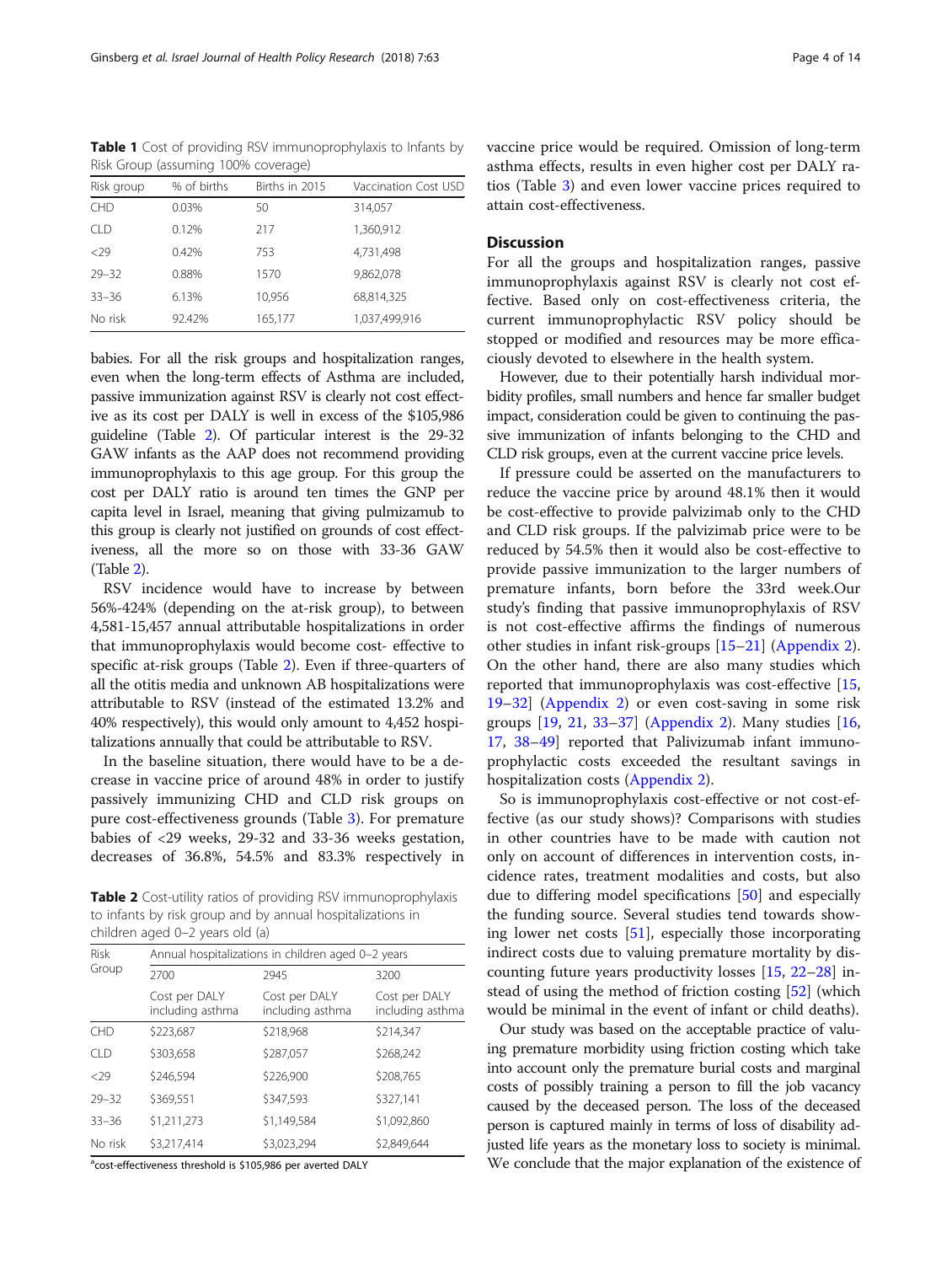| <b>Risk</b><br>Cost per |                               | Cost per                             | Palivizumab price to achieve cost-Effectiveness (including asthma) | % decrease in                |                   |
|-------------------------|-------------------------------|--------------------------------------|--------------------------------------------------------------------|------------------------------|-------------------|
| group                   | DALY<br>(excluding<br>asthma) | <b>DALY</b><br>(including<br>asthma) | 50 mg<br>Vial <sup>b</sup>                                         | $100 \text{ mg}$<br>Vial $c$ | Palivizumab Price |
| CHD                     | \$266,020                     | \$218,968                            | \$278                                                              | \$512                        | 46.5%             |
| <b>CLD</b>              | \$472.139                     | \$287,057                            | \$270                                                              | \$497                        | 48.1%             |
| $<$ 29                  | \$585,537                     | \$226,900                            | \$329                                                              | \$605                        | 36.8%             |
| $29 - 32$               | \$685.961                     | \$347.593                            | \$237                                                              | \$436                        | 54.5%             |
| $33 - 36$               | \$2,092,809                   | \$1,149,584                          | \$87                                                               | \$160                        | 83.3%             |
| No risk                 | \$7,503,953                   | \$3,023,294                          | \$31                                                               | \$57                         | 94.0%             |

<span id="page-4-0"></span>Table 3 Vaccine prices required to achieve cost-effectiveness<sup>a</sup>

a based on threshold of \$105,986 per averted DALY and 2945 annual hospitalizations in children under two

<sup>b</sup> current price (excluding VAT) of \$520 per vial

 $c$  current price (excluding VAT) of \$959 per vial

two large contradictory reports relating to the potential cost-effectiveness of immunoprophylaxis against RSV, is that the research results are dependent on the nature of the different funding sources.

An extensive Health Technology Assessment [\[53](#page-12-0)], which like this paper integrated data from many studies, concluded that prophylaxis with Palivizumab does not justify its cost. Nevertheless the study defined a few cost-effective groups (based on a threshold of 30,000 sterling, about 1.3 times the GDP per capita) such as in children under 6 weeks old at the start of the RSV season who had at least two risk factors and a < 25 GAW, or children with CHD or CLD under 6 weeks old and with < 25 GAW or < 29 GAW respectively.

The estimates in our study were fortunate to be based on quality of life estimates not only of the infant but also of the caregiver, a luxury not always enjoyed in most published cost utility analyses, outside the realm of dementia.

Costs per DALY could be considered to be overestimated since it could be possible to still further reduce vaccine wastage to around 1.5%, where large volumes are used [\[7](#page-11-0)]. On the other hand the cost utility ratio could be underestimated because we excluded the (negligible) room overheads for vaccination and publicity outreach costs.

In 2014, the risk groups of infants that received RSV immunoprophylaxis in Israel were expanded to include infants born prematurely between 33-34 weeks. As demonstrated in our study this decision (like the initial decision in 2001 to supply RSV vaccinations) was not based on any cost utility or cost effectiveness analyses.

A critical question is whether the introduction or expansion of medical technologies should be based only, mainly or partly on cost utility criteria. Pure cost utility based on comprehensive meta-analyses of available economic, medical and epidemiological information may dilute unwanted effects such as political pressure and lobbing by industry, by providing the decision makers with a clear "standard" for their decision.

On the other hand, there could be several reasons for the avoidance of using the gold-standard metric of costutility analysis such as the case of very rare diseases where the medical costs do not have significant economic impacts or societal consensus of providing priorities for specific groups such as neonates or pregnant women. However, even in these cases, cost utility analyses may provide alternatives for investments in these specific populations to get the best yield in terms of saving lives and reducing morbidities.

It is surely in the pharmaceutical industry's interest (and in the interest of free competition) that interventions should be objectively compared using cost-utility analysis (as per the National Institute for Clinical Excellence in the United Kingdom). The ministry could also use the results of cost-utility analyses to sometimes request decreases in unit costs so as to turn an intervention that is not cost-effective into one that is cost-effective or very cost-effective, as was achieved by the NHS regarding the recent meningococcal B vaccination in the United Kingdom [[54](#page-12-0)].

We hope that this cost-utility analysis will provide the decision makers with a powerful and transparent tool to aid in logical decision for determining the extent of implementing technologies such as RSV prophylaxis. Only time will tell whether or not the results of our RSV analysis will modify the policy for the provision of immunoprophylaxis against RSV or another alternatives will be agreed on for improving the health of premature infants.

# Conclusions

Based on cost-utility analysis, at current price levels it is difficult to justify the current immunoprophylaxis program against RSV in Israel. However, if the manufacturers would reduce the price of the passive vaccine by 55.4% then it would be cost—effective to vaccinate the CHD and CLD risk groups as well as premature babies born before the 33rd week.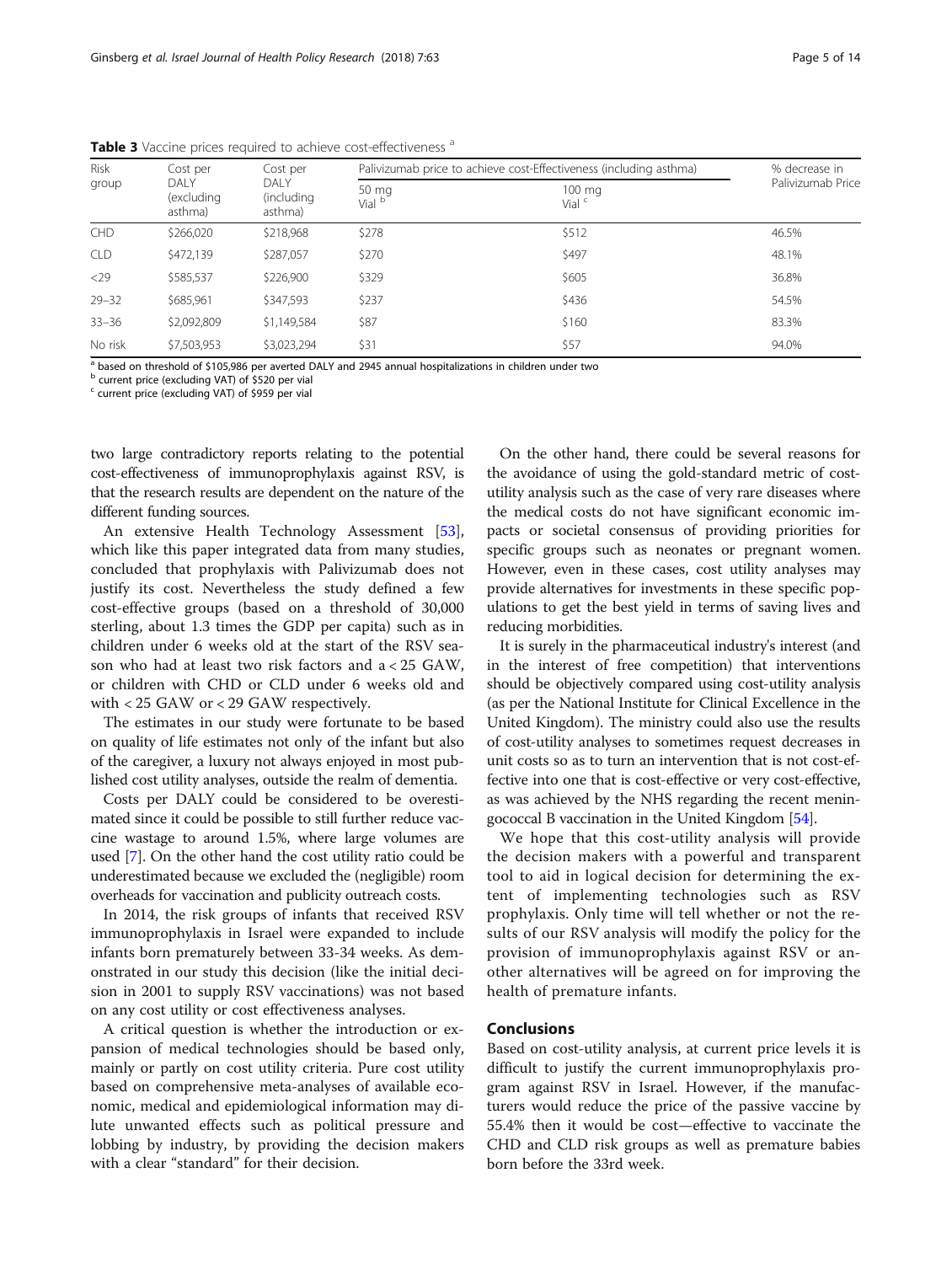# Appendix 1

Table 4 Values and sources of model's parameters

|                                                  |         | Value    |           | Source(s)                                                                                                                                                                                                                                                                                                                                                                                                                                                                                                                                                                                                                                                                                        |  |
|--------------------------------------------------|---------|----------|-----------|--------------------------------------------------------------------------------------------------------------------------------------------------------------------------------------------------------------------------------------------------------------------------------------------------------------------------------------------------------------------------------------------------------------------------------------------------------------------------------------------------------------------------------------------------------------------------------------------------------------------------------------------------------------------------------------------------|--|
| Epidemiologic                                    |         |          |           |                                                                                                                                                                                                                                                                                                                                                                                                                                                                                                                                                                                                                                                                                                  |  |
| Infants with BPD                                 |         | 0.037%   |           | $[55]$                                                                                                                                                                                                                                                                                                                                                                                                                                                                                                                                                                                                                                                                                           |  |
| Infants with CHD                                 |         | 0.028%   |           | $[55]$                                                                                                                                                                                                                                                                                                                                                                                                                                                                                                                                                                                                                                                                                           |  |
| Infants with CLD                                 |         | 0.084%   |           | $[55]$                                                                                                                                                                                                                                                                                                                                                                                                                                                                                                                                                                                                                                                                                           |  |
| < 29 weeks gestation                             |         | 0.42%    |           | $[56]$                                                                                                                                                                                                                                                                                                                                                                                                                                                                                                                                                                                                                                                                                           |  |
| 29-32 weeks gestation                            |         | 0.88%    |           | $[56]$                                                                                                                                                                                                                                                                                                                                                                                                                                                                                                                                                                                                                                                                                           |  |
| 33-36 weeks gestation                            |         | 6.13%    |           | $[56]$                                                                                                                                                                                                                                                                                                                                                                                                                                                                                                                                                                                                                                                                                           |  |
| No Risk group                                    |         | 92.42%   |           | $[56]$                                                                                                                                                                                                                                                                                                                                                                                                                                                                                                                                                                                                                                                                                           |  |
|                                                  | $0 - 5$ | $6 - 11$ | $12 - 23$ |                                                                                                                                                                                                                                                                                                                                                                                                                                                                                                                                                                                                                                                                                                  |  |
|                                                  | months  | months   | months    |                                                                                                                                                                                                                                                                                                                                                                                                                                                                                                                                                                                                                                                                                                  |  |
| Life Expectancy (years)                          | 82.1    | 81.6     | 81.1      | $[4]$                                                                                                                                                                                                                                                                                                                                                                                                                                                                                                                                                                                                                                                                                            |  |
| HALE (Health Adjusted Life Expectancy)           | 71.9    | 71.5     | 70.8      | $[a]$                                                                                                                                                                                                                                                                                                                                                                                                                                                                                                                                                                                                                                                                                            |  |
| Discounted HALE                                  | 29.13   | 29.07    | 28.96     | $[a] % \begin{center} % \includegraphics[width=\linewidth]{imagesSupplemental_3.png} % \end{center} % \caption { % \textit{DefNet} and \textit{DefNet}~\textit{DefNet}~\textit{DefNet}~\textit{DefNet}~\textit{DefNet}~\textit{DefNet}~\textit{DefNet}~\textit{DefNet}~\textit{DefNet}~\textit{DefNet}~\textit{DefNet}~\textit{DefNet}~\textit{DefNet}~\textit{DefNet}~\textit{DefNet}~\textit{DefNet}~\textit{DefNet}~\textit{DefNet}~\textit{DefNet}~\textit{DefNet}~\textit{DefNet}~\textit{DefNet}~$                                                                                                                                                                                         |  |
| RSV Mortality per 1000 cases                     |         |          |           |                                                                                                                                                                                                                                                                                                                                                                                                                                                                                                                                                                                                                                                                                                  |  |
| <b>BPD</b>                                       | 0.322   | 0.117    | 0.032     | $[6, 57 - 59]$                                                                                                                                                                                                                                                                                                                                                                                                                                                                                                                                                                                                                                                                                   |  |
| CHD                                              | 0.658   | 0.330    | 0.045     | $[6, 57-59]$                                                                                                                                                                                                                                                                                                                                                                                                                                                                                                                                                                                                                                                                                     |  |
| CLD                                              | 0.303   | 0.136    | 0.034     | $[6, 57 - 59]$                                                                                                                                                                                                                                                                                                                                                                                                                                                                                                                                                                                                                                                                                   |  |
| $<$ 29                                           | 0.204   | 0.096    | 0.010     | $[6, 57 - 59]$                                                                                                                                                                                                                                                                                                                                                                                                                                                                                                                                                                                                                                                                                   |  |
| $29 - 32$                                        | 0.186   | 0.018    | 0.004     | $[6, 57 - 59]$                                                                                                                                                                                                                                                                                                                                                                                                                                                                                                                                                                                                                                                                                   |  |
| $33 - 36$                                        | 0.073   | 0.030    | 0.009     | $[6, 57 - 59]$                                                                                                                                                                                                                                                                                                                                                                                                                                                                                                                                                                                                                                                                                   |  |
| No risk                                          | 0.013   | 0.004    | 0.001     | $[6, 57 - 59]$                                                                                                                                                                                                                                                                                                                                                                                                                                                                                                                                                                                                                                                                                   |  |
| Immunoprophylaxis Efficacy against RSV Mortality |         |          |           |                                                                                                                                                                                                                                                                                                                                                                                                                                                                                                                                                                                                                                                                                                  |  |
| <b>BPD</b>                                       |         | 0.17     |           | $[21]$                                                                                                                                                                                                                                                                                                                                                                                                                                                                                                                                                                                                                                                                                           |  |
| CHD                                              |         | 0.22     |           | $[21]$                                                                                                                                                                                                                                                                                                                                                                                                                                                                                                                                                                                                                                                                                           |  |
| <b>CLD</b>                                       |         | 0.17     |           | $[21]$                                                                                                                                                                                                                                                                                                                                                                                                                                                                                                                                                                                                                                                                                           |  |
| $<29$                                            |         | 0.73     |           | $[21]$                                                                                                                                                                                                                                                                                                                                                                                                                                                                                                                                                                                                                                                                                           |  |
| $29 - 32$                                        |         | 0.76     |           | $[21]$                                                                                                                                                                                                                                                                                                                                                                                                                                                                                                                                                                                                                                                                                           |  |
| $33 - 36$                                        |         | 0.79     |           | $[21]$                                                                                                                                                                                                                                                                                                                                                                                                                                                                                                                                                                                                                                                                                           |  |
| No risk                                          |         | 0.81     |           | $[21]$                                                                                                                                                                                                                                                                                                                                                                                                                                                                                                                                                                                                                                                                                           |  |
| Utilization                                      |         |          |           |                                                                                                                                                                                                                                                                                                                                                                                                                                                                                                                                                                                                                                                                                                  |  |
| Hospitalizations in persons $<$ 2 years old      |         |          |           |                                                                                                                                                                                                                                                                                                                                                                                                                                                                                                                                                                                                                                                                                                  |  |
| (AB: Acute Broncholiosis)                        |         |          |           |                                                                                                                                                                                                                                                                                                                                                                                                                                                                                                                                                                                                                                                                                                  |  |
| AB with RSV (466.11)                             |         | 2011     |           | [b]                                                                                                                                                                                                                                                                                                                                                                                                                                                                                                                                                                                                                                                                                              |  |
| % unknown diagnoses that are RSV                 |         | 40%      |           | $[11]$                                                                                                                                                                                                                                                                                                                                                                                                                                                                                                                                                                                                                                                                                           |  |
| AB unknown organisms: RSV (466.99)               |         | 843      |           | $[b] \centering% \includegraphics[width=1.0\textwidth]{figs/fig_4.pdf} \caption{The 3D (black) model for the $z$-axis. The left side is the same as in Figure \ref{fig:10}. The right side is the same as in Figure \ref{fig:10}. The right side is the same as in Figure \ref{fig:10}. The right side is the same as in Figure \ref{fig:10}. The right side is the same as in Figure \ref{fig:10}. The right side is the same as in Figure \ref{fig:10}. The right side is the same as inFigure \ref{fig:10}. The right side is the same as inFigure \ref{fig:10}. The right side is the same as inFigure \ref{fig:10}. The right side is the same as inFigure \ref{fig:10}. The right side is$ |  |
| RSV Pnuemonia (210.1)                            |         | 50       |           | [b]                                                                                                                                                                                                                                                                                                                                                                                                                                                                                                                                                                                                                                                                                              |  |
| % Otitis Media caused by RSV                     |         | 15%      |           | $[8 - 10]$                                                                                                                                                                                                                                                                                                                                                                                                                                                                                                                                                                                                                                                                                       |  |
| Otitis Media RSV                                 |         | 196      |           | [b, c]                                                                                                                                                                                                                                                                                                                                                                                                                                                                                                                                                                                                                                                                                           |  |
| $RSV < 2$ yrs. old                               |         | 3100     |           | [b]                                                                                                                                                                                                                                                                                                                                                                                                                                                                                                                                                                                                                                                                                              |  |
| RSV 12-23 months                                 |         | 381      |           | $[b] \centering% \includegraphics[width=1.0\textwidth]{figs/fig_4.pdf} \includegraphics[width=1.0\textwidth]{figs/fig_4.pdf} \includegraphics[width=1.0\textwidth]{figs/fig_4.pdf} \includegraphics[width=1.0\textwidth]{figs/fig_4.pdf} \includegraphics[width=1.0\textwidth]{figs/fig_4.pdf} \includegraphics[width=1.0\textwidth]{figs/fig_4.pdf} \includegraphics[width=1.0\textwidth]{figs/fig_4.pdf} \includegraphics[width=1.0\textwidth]{figs/fig_4.pdf} \includegraphics[width=1.0\textwidth]{figs/fig_4.pdf} \includegraphics[width=1.0\textwidth]{figs/fig_4.pdf} \includegraphics[$                                                                                                  |  |
| RSV 6-11 months                                  |         | 662      |           | $[b] \centering% \includegraphics[width=1.0\textwidth]{figs/fig_4.pdf} \includegraphics[width=1.0\textwidth]{figs/fig_4.pdf} \includegraphics[width=1.0\textwidth]{figs/fig_4.pdf} \includegraphics[width=1.0\textwidth]{figs/fig_4.pdf} \includegraphics[width=1.0\textwidth]{figs/fig_4.pdf} \includegraphics[width=1.0\textwidth]{figs/fig_4.pdf} \includegraphics[width=1.0\textwidth]{figs/fig_4.pdf} \includegraphics[width=1.0\textwidth]{figs/fig_4.pdf} \includegraphics[width=1.0\textwidth]{figs/fig_4.pdf} \includegraphics[width=1.0\textwidth]{figs/fig_4.pdf} \includegraphics[$                                                                                                  |  |
| $RSV < 6$ months old                             |         | 2057     |           | $[b] \centering% \includegraphics[width=1.0\textwidth]{figs/fig_4.pdf} \includegraphics[width=1.0\textwidth]{figs/fig_4.pdf} \includegraphics[width=1.0\textwidth]{figs/fig_4.pdf} \includegraphics[width=1.0\textwidth]{figs/fig_4.pdf} \includegraphics[width=1.0\textwidth]{figs/fig_4.pdf} \includegraphics[width=1.0\textwidth]{figs/fig_4.pdf} \includegraphics[width=1.0\textwidth]{figs/fig_4.pdf} \includegraphics[width=1.0\textwidth]{figs/fig_4.pdf} \includegraphics[width=1.0\textwidth]{figs/fig_4.pdf} \includegraphics[width=1.0\textwidth]{figs/fig_4.pdf} \includegraphics[$                                                                                                  |  |
| Average length of stay aged 12-23 months         |         | 3.7      | days      | $[b]% \centering \subfloat[\centering]{{\includegraphics[width=6cm]{fig1000000.pdf} }}% \qquad \subfloat[\centering]{{\includegraphics[width=6cm]{fig1000000.pdf} }}% \caption{Boxplot of the cdf. The curves are shown in the left and right.}% \label{fig:boxplot}%$                                                                                                                                                                                                                                                                                                                                                                                                                           |  |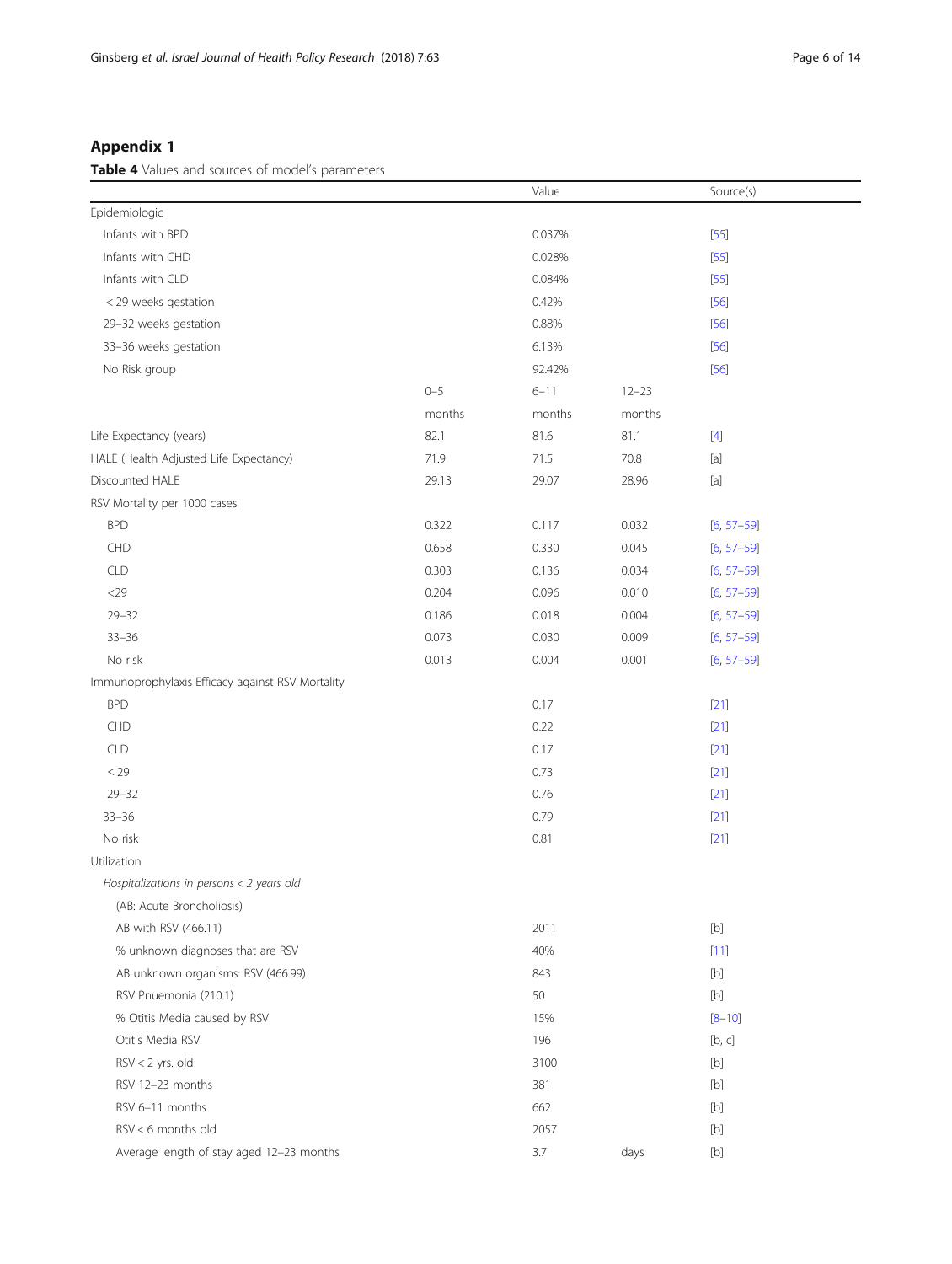| $50$ and $50$ and $111$ and $15$                                      |          | Value    |           | Source(s)                                                                                                                                                                                                                                                                                                                                                                                                                                                                                                                                                                                               |
|-----------------------------------------------------------------------|----------|----------|-----------|---------------------------------------------------------------------------------------------------------------------------------------------------------------------------------------------------------------------------------------------------------------------------------------------------------------------------------------------------------------------------------------------------------------------------------------------------------------------------------------------------------------------------------------------------------------------------------------------------------|
| Average length of stay aged 6-11 months                               |          | 3.6      | days      |                                                                                                                                                                                                                                                                                                                                                                                                                                                                                                                                                                                                         |
| Average length of stay < 6 months old                                 |          | 4.2      | days      | $[b] \centering% \includegraphics[width=0.9\columnwidth]{figures/fig_0a}% \label{fig:2} \includegraphics[width=0.9\columnwidth]{figures/fig_0b}% \label{fig:2} \includegraphics[width=0.9\columnwidth]{figures/fig_0b}% \label{fig:2} \includegraphics[width=0.9\columnwidth]{figures/fig_0b}% \label{fig:2} \includegraphics[width=0.9\columnwidth]{figures/fig_0b}% \label{fig:2} \includegraphics[width=0.9\columnwidth]{figures/fig_0b}% \label{fig:2} \includegraphics[width=0.9\columnwidth]{figures/fig_0b}% \label{fig:2} \includegraphics[width=0.9\columnwidth]{figures/fig_0b}% \label{fig:$ |
| Relative Risks of Hospitalizations in Unvaccinated Children           |          |          |           |                                                                                                                                                                                                                                                                                                                                                                                                                                                                                                                                                                                                         |
|                                                                       | $0 - 5$  | $6 - 11$ | $12 - 23$ |                                                                                                                                                                                                                                                                                                                                                                                                                                                                                                                                                                                                         |
|                                                                       | months   | months   | months    |                                                                                                                                                                                                                                                                                                                                                                                                                                                                                                                                                                                                         |
| <b>BPD</b>                                                            | $8.6\,$  | 9.6      | $9.0\,$   | [58, 60]                                                                                                                                                                                                                                                                                                                                                                                                                                                                                                                                                                                                |
| CHD                                                                   | 2.7      | 4.2      | 2.0       | [58, 60]                                                                                                                                                                                                                                                                                                                                                                                                                                                                                                                                                                                                |
| <b>CLD</b>                                                            | 3.9      | 5.4      | 4.6       | [58, 60]                                                                                                                                                                                                                                                                                                                                                                                                                                                                                                                                                                                                |
| $<$ 29 $\,$                                                           | 5.3      | 7.6      | 2.8       | [58, 60]                                                                                                                                                                                                                                                                                                                                                                                                                                                                                                                                                                                                |
| $29 - 32$                                                             | 3.4      | $6.2\,$  | 5.4       | [58, 60]                                                                                                                                                                                                                                                                                                                                                                                                                                                                                                                                                                                                |
| $33 - 36$                                                             | 1.9      | 2.4      | 2.4       | [58, 60]                                                                                                                                                                                                                                                                                                                                                                                                                                                                                                                                                                                                |
| No risk                                                               | $1.0\,$  | $1.0\,$  | 1.0       |                                                                                                                                                                                                                                                                                                                                                                                                                                                                                                                                                                                                         |
| Average Lengths of Stay: General Wards (days) - Unvaccinated Children |          |          |           |                                                                                                                                                                                                                                                                                                                                                                                                                                                                                                                                                                                                         |
|                                                                       | $0 - 5$  | $6 - 11$ | $12 - 23$ |                                                                                                                                                                                                                                                                                                                                                                                                                                                                                                                                                                                                         |
|                                                                       | months   | months   | months    |                                                                                                                                                                                                                                                                                                                                                                                                                                                                                                                                                                                                         |
| <b>BPD</b>                                                            | $8.0\,$  | 6.7      | 7.0       | [6, 29, 61]                                                                                                                                                                                                                                                                                                                                                                                                                                                                                                                                                                                             |
| CHD                                                                   | 7.7      | 6.4      | 6.8       | (b, [62])                                                                                                                                                                                                                                                                                                                                                                                                                                                                                                                                                                                               |
| <b>CLD</b>                                                            | 7.9      | 6.6      | 6.9       | (b, [62])                                                                                                                                                                                                                                                                                                                                                                                                                                                                                                                                                                                               |
| $<$ 29                                                                | 3.7      | 3.0      | 3.2       | (b, [62])                                                                                                                                                                                                                                                                                                                                                                                                                                                                                                                                                                                               |
| $29 - 32$                                                             | 4.5      | 3.7      | 3.9       | (b, [62])                                                                                                                                                                                                                                                                                                                                                                                                                                                                                                                                                                                               |
| $33 - 36$                                                             | 5.8      | 4.8      | 5.0       | (b, [62])                                                                                                                                                                                                                                                                                                                                                                                                                                                                                                                                                                                               |
| No risk                                                               | 3.9      | 3.3      | 3.5       | (b, [62])                                                                                                                                                                                                                                                                                                                                                                                                                                                                                                                                                                                               |
| Average Lengths of Stay ICU (days) - Unvaccinated Persons             |          |          |           |                                                                                                                                                                                                                                                                                                                                                                                                                                                                                                                                                                                                         |
|                                                                       | $0 - 23$ |          |           |                                                                                                                                                                                                                                                                                                                                                                                                                                                                                                                                                                                                         |
|                                                                       | months   |          |           |                                                                                                                                                                                                                                                                                                                                                                                                                                                                                                                                                                                                         |
| <b>BPD</b>                                                            | 9.1      |          |           | [59, 62]                                                                                                                                                                                                                                                                                                                                                                                                                                                                                                                                                                                                |
| CHD                                                                   | 10.1     |          |           | [59, 62]                                                                                                                                                                                                                                                                                                                                                                                                                                                                                                                                                                                                |
| <b>CLD</b>                                                            | 16.1     |          |           | [59, 62]                                                                                                                                                                                                                                                                                                                                                                                                                                                                                                                                                                                                |
| $<$ 29 $\,$                                                           | 11.8     |          |           | [59, 62]                                                                                                                                                                                                                                                                                                                                                                                                                                                                                                                                                                                                |
| $29 - 32$                                                             | 12.3     |          |           | [59, 62]                                                                                                                                                                                                                                                                                                                                                                                                                                                                                                                                                                                                |
| $33 - 36$                                                             | 12.8     |          |           | [59, 62]                                                                                                                                                                                                                                                                                                                                                                                                                                                                                                                                                                                                |
| No risk                                                               | 6.7      |          |           | $[b] \centering% \includegraphics[width=1.0\textwidth]{figs/fig_0a}% \includegraphics[width=1.0\textwidth]{figs/fig_0b}% \includegraphics[width=1.0\textwidth]{figs/fig_0b}% \includegraphics[width=1.0\textwidth]{figs/fig_0b}% \includegraphics[width=1.0\textwidth]{figs/fig_0b}% \includegraphics[width=1.0\textwidth]{figs/fig_0b}% \includegraphics[width=1.0\textwidth]{figs/fig_0b}% \includegraphics[width=1.0\textwidth]{figs/fig_0b}% \includegraphics[width=1.0\textwidth]{figs/fig_0b}% \includegraphics[width=1.0\textwidth]{figs/fig_0b}% \includegraphics[$                             |
| Average Lengths of Stay General Wards (days) - Vaccinated Children    |          |          |           |                                                                                                                                                                                                                                                                                                                                                                                                                                                                                                                                                                                                         |
|                                                                       | $0 - 5$  | $6 - 11$ | $12 - 23$ |                                                                                                                                                                                                                                                                                                                                                                                                                                                                                                                                                                                                         |
|                                                                       | months   | months   | months    |                                                                                                                                                                                                                                                                                                                                                                                                                                                                                                                                                                                                         |
| <b>BPD</b>                                                            | $7.0\,$  | 5.8      | $6.1\,$   | (b,[6])                                                                                                                                                                                                                                                                                                                                                                                                                                                                                                                                                                                                 |
| CHD                                                                   | 5.3      | 4.4      | 4.7       | (b,[41, 61])                                                                                                                                                                                                                                                                                                                                                                                                                                                                                                                                                                                            |
| <b>CLD</b>                                                            | 5.4      | 4.5      | 4.8       | (b,[41, 61])                                                                                                                                                                                                                                                                                                                                                                                                                                                                                                                                                                                            |
| $<$ 29 $\,$                                                           | 2.8      | 2.3      | 2.4       | (b, [63])                                                                                                                                                                                                                                                                                                                                                                                                                                                                                                                                                                                               |
| $29 - 32$                                                             | 3.4      | 2.8      | 3.0       | (b, [63])                                                                                                                                                                                                                                                                                                                                                                                                                                                                                                                                                                                               |
| $33 - 36$                                                             | 4.4      | 3.6      | 3.8       | (b, adjusted [63])                                                                                                                                                                                                                                                                                                                                                                                                                                                                                                                                                                                      |
| No risk                                                               | $3.0\,$  | 2.5      | $2.6\,$   | (b, adjusted [63])                                                                                                                                                                                                                                                                                                                                                                                                                                                                                                                                                                                      |
|                                                                       |          |          |           |                                                                                                                                                                                                                                                                                                                                                                                                                                                                                                                                                                                                         |

Average Lengths of Stay ICU (days) - Vaccinated Persons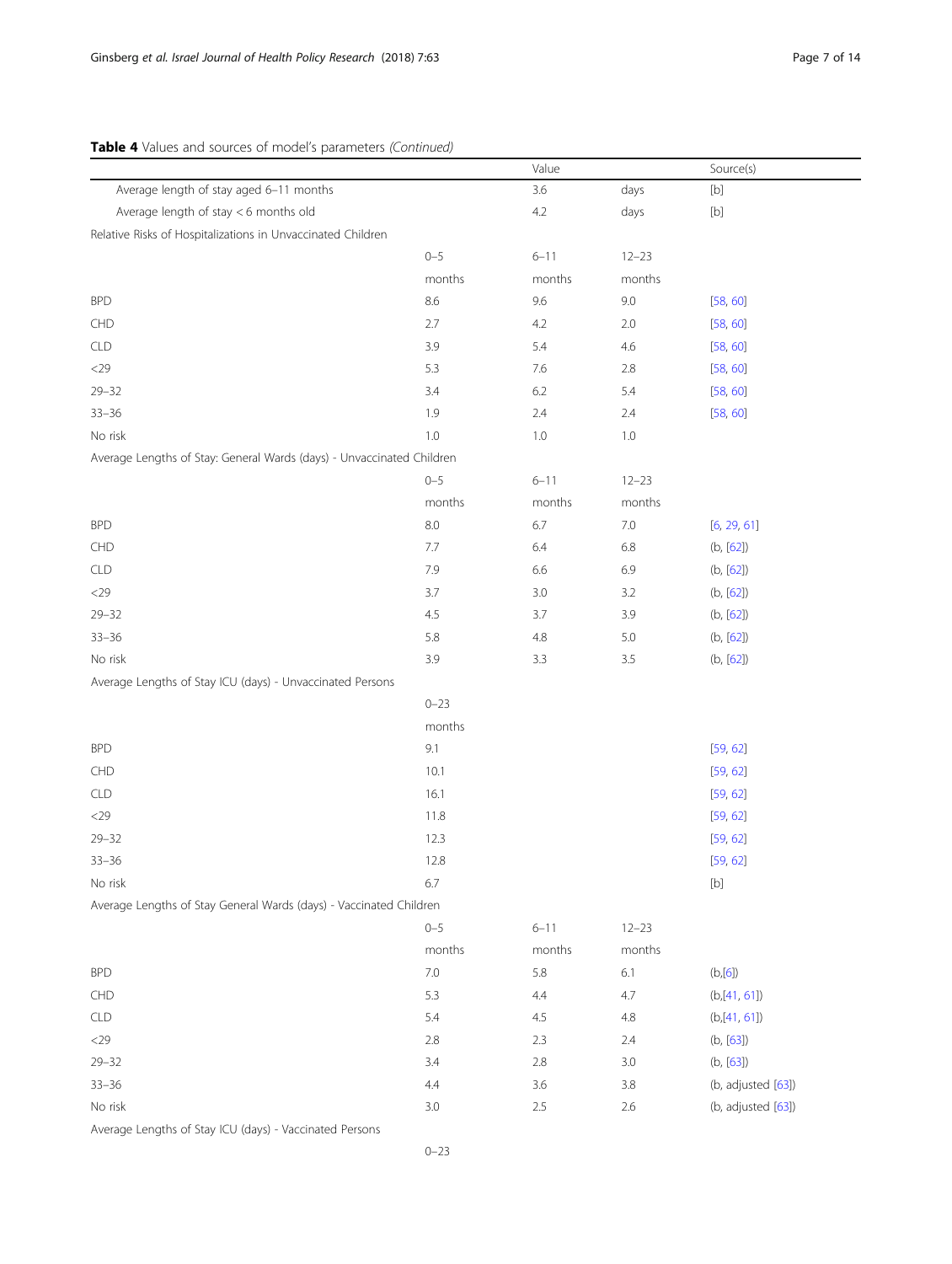|                                                                |          | Value     |           | Source(s)                  |
|----------------------------------------------------------------|----------|-----------|-----------|----------------------------|
|                                                                | months   |           |           |                            |
| <b>BPD</b>                                                     | 3.9      |           |           | (b,[6])                    |
| CHD                                                            | 4.4      |           |           | (b,[41, 61])               |
| <b>CLD</b>                                                     | 7.0      |           |           | (b,[41, 61])               |
| $<$ 29 $\,$                                                    | 5.9      |           |           | (b, [63])                  |
| $29 - 32$                                                      | 6.1      |           |           | (b, [63])                  |
| $33 - 36$                                                      | 6.4      |           |           | (b, adjusted [63])         |
| No risk                                                        | 3.3      |           |           | (b,adjusted [63])          |
| Ratio of Ambulatory Visits to Hospitalizations                 |          |           |           |                            |
|                                                                | $0 - 5$  | $6 - 11$  | $12 - 23$ |                            |
|                                                                | months   | months    | months    |                            |
| <b>BPD</b>                                                     | 3.7      | 26.0      | 16.9      | $[64 - 66]$                |
| CHD                                                            | 3.7      | 26.0      | 16.9      | $[64 - 66]$                |
| CLD                                                            | 3.7      | 26.0      | 16.9      | $[64 - 66]$                |
| $<$ 29                                                         | 3.7      | 26.0      | 16.9      | $[64 - 67]$                |
| $29 - 32$                                                      | 3.7      | 26.0      | 16.9      | $[64 - 67]$                |
| $33 - 36$                                                      | 3.8      | 26.5      | 17.3      | $[64 - 67]$                |
| No risk                                                        | 3.9      | 26.7      | 17.4      | $[64 - 67]$                |
| Ratio of Emergency Room Visits to Hospitalizations             |          |           |           |                            |
|                                                                | $0 - 5$  | $6 - 11$  | $12 - 23$ |                            |
|                                                                | months   | months    | months    |                            |
| <b>BPD</b>                                                     | 0.3      | 1.3       | 1.3       | $[64 - 66]$                |
| CHD                                                            | 0.3      | 1.3       | 1.3       | $[64 - 66]$                |
| CLD                                                            | 0.3      | 1.3       | 1.3       | $[64 - 66]$                |
| $<$ 29                                                         | 0.3      | 1.3       | 1.3       | $[64 - 67]$                |
| $29 - 32$                                                      | 0.4      | 1.4       | 1.4       | $[64 - 67]$                |
| $33 - 36$                                                      | $0.5\,$  | 1.9       | 1.9       | $[64 - 67]$                |
| No risk                                                        | $0.5\,$  | 2.0       | 2.0       | $[64 - 67]$                |
| RSV Sequelae                                                   |          |           |           |                            |
| Relative Risks by age for Asthma after Hospitalization for RSV |          |           |           |                            |
|                                                                | $0 - 5$  | $6 - 11$  | $12 - 23$ |                            |
|                                                                | months   | months    | months    |                            |
| BPD,CHD,CLD                                                    | 1.03     | 1.05      | 1.17      | assumed as for 29-32 weeks |
| $<$ 29                                                         | 1.03     | 1.06      | 1.20      | $[68 - 72]$                |
| $29 - 32$                                                      | 1.03     | 1.05      | 1.17      | $[68 - 72]$                |
| $33 - 36$                                                      | 1.02     | 1.04      | 1.15      | $[68 - 73]$                |
| No risk                                                        | 1.03     | 1.05      | 1.10      | $[68 - 73]$                |
|                                                                | $3 - 10$ | $11 - 20$ | $21+$     |                            |
|                                                                | years    | years     | years     |                            |
| BPD, CHD, CLD                                                  | 1.11     | 1.09      | 1.14      | assumed as for 29-32 weeks |
| $<$ 29                                                         | 1.12     | 1.10      | 1.17      |                            |
| $29 - 32$                                                      | 1.11     | 1.09      | 1.14      |                            |
| $33 - 36$                                                      | 1.08     | 1.07      | 1.12      |                            |
| No risk                                                        | 1.09     | 1.09      | 1.15      |                            |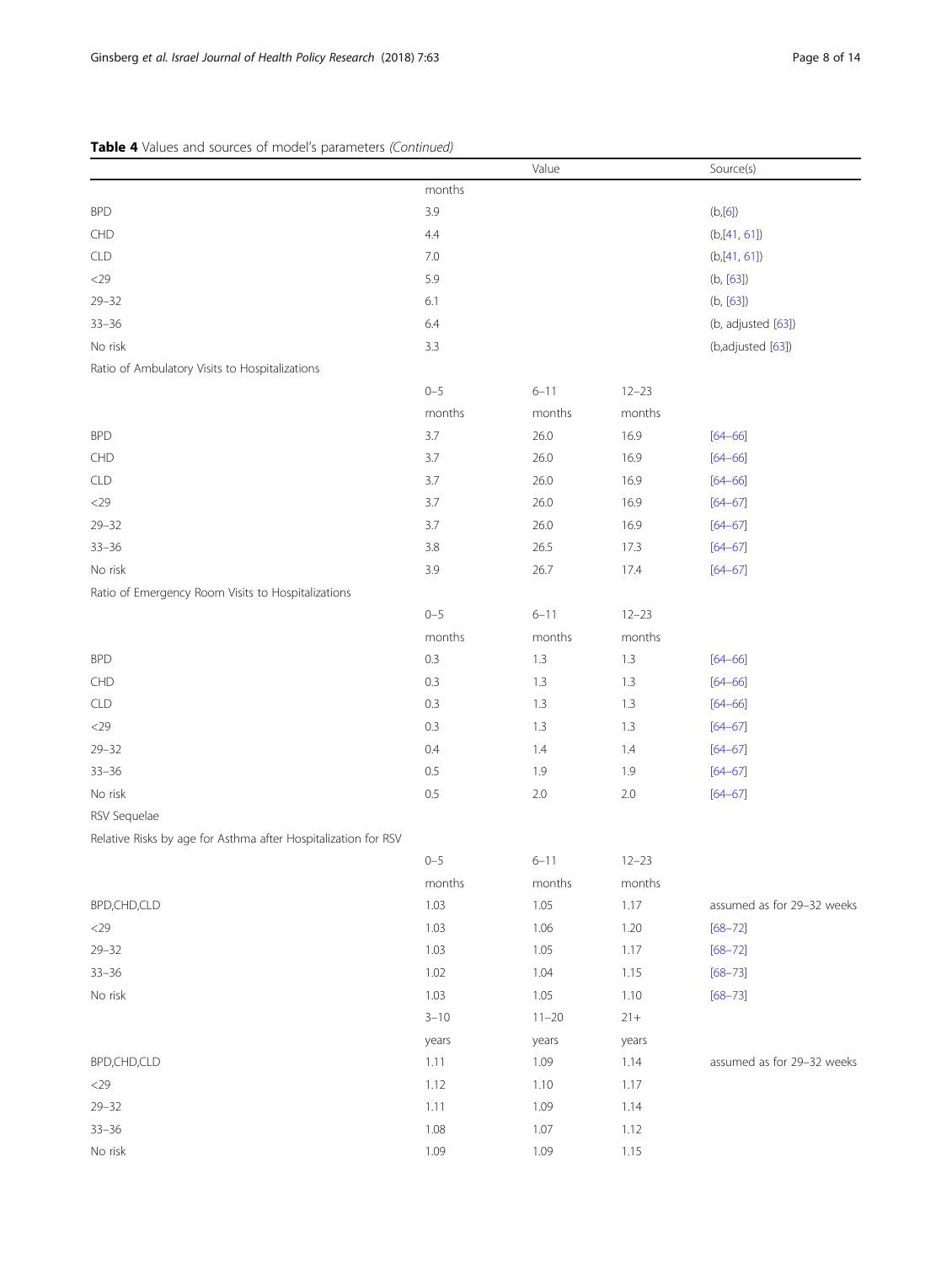|                                                                                      |                    | Value               |                 | Source(s)                  |  |
|--------------------------------------------------------------------------------------|--------------------|---------------------|-----------------|----------------------------|--|
|                                                                                      | [68, 71, 72, 74-81 | [68, 72, 78, 80     | [68, 72, 78, 80 | [age-specific]             |  |
| Asthma attacks per year in not-fully controlled                                      |                    | 5.0                 |                 | Assumption                 |  |
| Asthma cases fully controlled                                                        |                    | 50%                 |                 | Assumption                 |  |
| Severe Wheezing episodes per year (aged 3+ years)                                    |                    | 5                   | $[13]$          |                            |  |
| Relative Risks by age for Physician Confirmed Wheezing after Hospitalization for RSV |                    |                     |                 |                            |  |
|                                                                                      | $0 - 5$            | $6 - 11$            | $12 - 23$       |                            |  |
|                                                                                      | months             | months              | months          |                            |  |
| BPD,CHD,CLD                                                                          | 1.25               | 1.25                | 1.25            | assumed as for 29-32 weeks |  |
| $<$ 29                                                                               | 1.29               | 1.29                | 1.29            | [68]                       |  |
| $29 - 32$                                                                            | 1.25               | 1.25                | 1.25            | [68]                       |  |
| $33 - 36$                                                                            | 1.21               | 1.21                | 1.21            | [68, 73]                   |  |
| No risk                                                                              | 1.24               | 1.24                | 1.13            | [68, 70, 73]               |  |
|                                                                                      | $2 - 3$            | $4 - 5$             | $6 - 12$        |                            |  |
|                                                                                      | years              | years               | years           |                            |  |
| BPD,CHD,CLD                                                                          | 1.14               | 1.03                | 1.00            | assumed as for 29-32 weeks |  |
| $<$ 29                                                                               | 1.15               | 1.03                | 1.00            |                            |  |
| $29 - 32$                                                                            | 1.14               | 1.03                | 1.00            |                            |  |
| $33 - 36$                                                                            | 1.08               | 1.04                | 1.001           |                            |  |
| No risk                                                                              | 1.07               | 1.06                | 1.04            |                            |  |
|                                                                                      | $[46, 68, 82-84]$  | [68, 73]            | [68, 73]        | [age-specific]             |  |
| Demographic                                                                          |                    |                     |                 |                            |  |
| Average Population (2015)                                                            |                    | 7,978,067           |                 | $[2]$                      |  |
| Live Births (2015)                                                                   |                    | 178,723             |                 | $[2]$                      |  |
| Disability weights                                                                   |                    |                     |                 |                            |  |
| Infants aged 0-11 months                                                             |                    | 0.00675             |                 | $[a]$                      |  |
| Infants aged 12-23 months                                                            |                    | 0.00770             |                 | [a]                        |  |
| Pre-Hospital Phase                                                                   |                    | 0.17                |                 | $[14]$                     |  |
| Pre-Hospital Phase (caregiver)                                                       |                    | 0.03                |                 | $[14]$                     |  |
| Ambulatory Visit (included in pre-hospital)                                          |                    | 0                   |                 |                            |  |
| ER visit (included in pre-hospital)                                                  |                    | 0                   |                 |                            |  |
| Days in Hospital                                                                     |                    | 0.40                |                 | $[14]$                     |  |
| Days in Hospital (caregiver)                                                         |                    | 0.04                |                 | $[14]$                     |  |
| Post-Hospital Phase                                                                  |                    | 0.09                |                 | $[14]$                     |  |
| Post-Hospital Phase (caregiver)                                                      |                    | 0.01                |                 | $[14]$                     |  |
| Out-patient visit (included in post-hospital)                                        |                    | $\mathsf{O}\xspace$ |                 |                            |  |
| % asthma controlled or partly controlled                                             |                    | 50%                 |                 | $[84]$                     |  |
| Asthma (included after chronic phase)                                                |                    | 0.018               |                 | [84]                       |  |
| Wheezing (included after chronic phase)                                              |                    | 0.0018              | per episode     | $[13]$                     |  |
| Chronic Phase                                                                        |                    | 0.011               |                 | $[14]$                     |  |
| Duration of Disability                                                               |                    |                     |                 |                            |  |
| Pre-Hospital Phase                                                                   | days               | 3.5                 |                 | $[57]$                     |  |
| Post-Hospital phase                                                                  | days               | 60                  |                 | $[14]$                     |  |
| Chronic Phase                                                                        | days               | 122                 |                 | [14, 19]                   |  |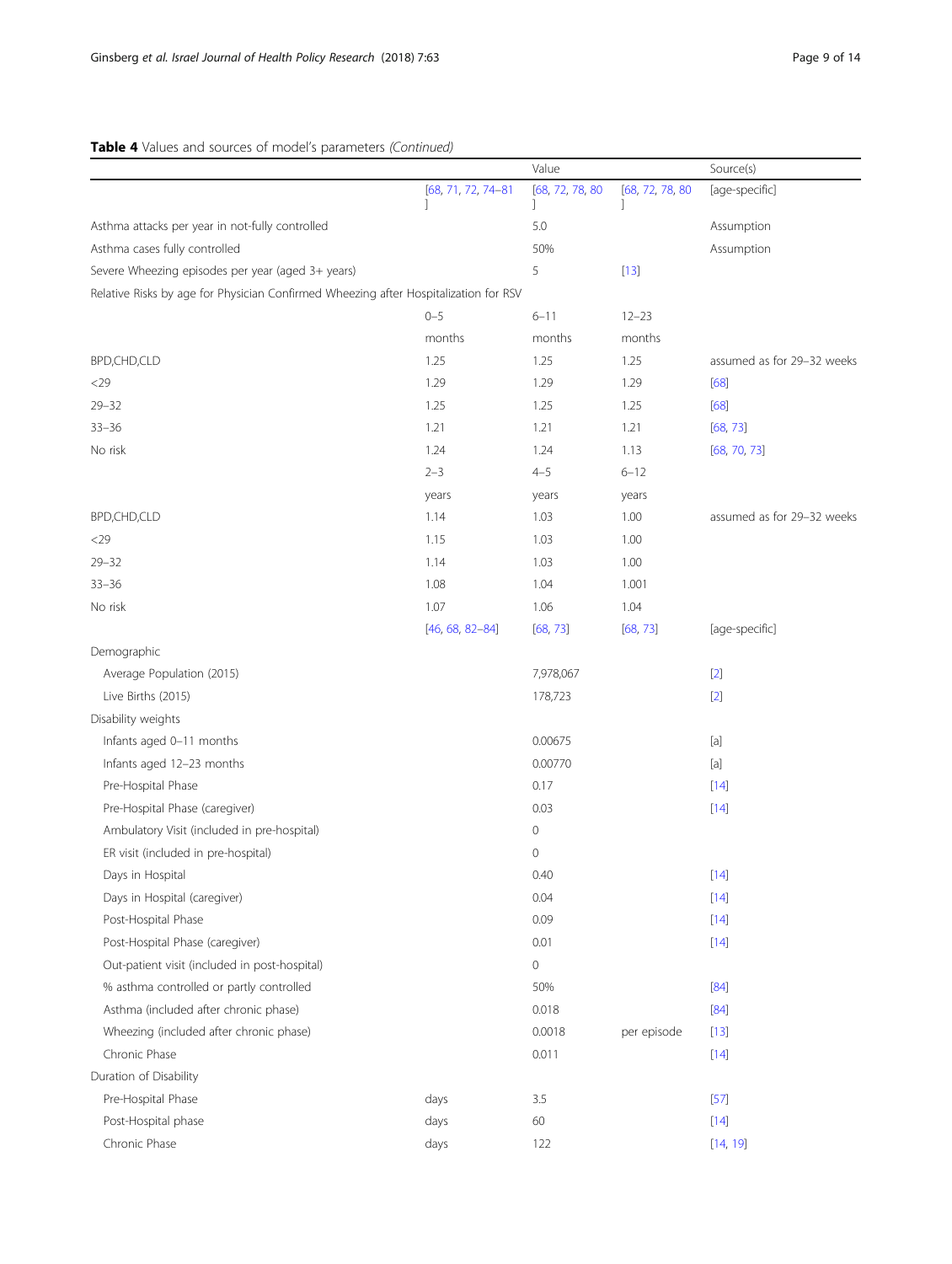|                                                         |               | Value          |           | Source(s)           |
|---------------------------------------------------------|---------------|----------------|-----------|---------------------|
| Asthmatic                                               | days per year | 365            |           | Assumed             |
| Economic                                                |               |                |           |                     |
| Exchange rate 2015                                      | NIS per USD   | 3.89           |           | $[4]$               |
| Discount Rate                                           |               | 3%             |           | Standard practice.  |
| GDP per Capita 2015                                     |               | \$35,341       |           | $[4]$               |
| Cost-effectiveness threshold                            |               | \$105,986      |           | $[5]$               |
| Unit Costs                                              |               |                |           |                     |
| Ambulatory Physician                                    | per visit     | \$12.83        |           | $[85]$              |
| Emergency Room                                          | per visit     | \$209          |           | [86]                |
| General Hospital Ward                                   | per day       | \$526          |           | [86]                |
| ICU to Pediatric Ward Cost Ratio                        |               | 3.12           |           | [17, 24, 41, 87]    |
| Out-Patient Department                                  | per visit     | \$72           |           | [85]                |
| Asthma - aged 0-5                                       | per year      | \$1147         |           | $[12]$              |
| Asthma - aged 6-17                                      | per year      | \$1311         |           | $[12]$              |
| Asthma - aged 18+                                       | per year      | \$3200         |           | $[12]$              |
| Wheezing                                                | per year      | \$1089         |           | $[13]$              |
| Mortality                                               | per death     | \$4690         |           | Local Burial prices |
| Immunoprophylaxis Costs                                 |               |                |           |                     |
| Immunoprophylaxis Cost-50 mg vial                       |               | \$520          |           | $[d]$               |
| Immunoprophylaxis Cost-100 mg vial                      |               | \$957          |           | $[d]$               |
| Immunoprophylaxis cost per dose for 0-5 months infant   |               | \$1054         |           | (d,[16])            |
| Immunoprophylaxis cost per dose for 6-11 months infant  |               | \$1378         |           | (d,[16])            |
| Immunoprophylaxis cost per dose for 12-23 months infant |               | \$1628         |           | (d,[16])            |
| Average cost per Immunoprophylaxis course               |               | \$6281         |           | Derived from Model  |
| Immunoprophylaxis wastage                               |               | 3.3%           |           | $[7]$               |
| Hospital Doctors Costs                                  | per hour      | \$41           |           | [85]                |
| Nurses Empoyment Costs                                  | per hour      | \$27           |           | [85]                |
| Secretarial Costs                                       | per hour      | \$15           |           | [85]                |
| MD time per Immunoprophylaxis dose                      | mins          | 6.1            |           | [85]                |
| Nurses time per Immunoprophylaxis dose                  | mins          | 30             |           | [15, 17]            |
| Secretarial time per Immunoprophylaxis dose             | mins          | 3.0            |           | Estimated           |
| Average No. of Immunoprophylaxis shots:BPD              |               | 4.87           |           | [61]                |
| Average No. of Immunoprophylaxis shots: non-BPD         |               | 4.93           |           | [6]                 |
| Caregiver Work Losses                                   |               |                |           |                     |
| Average gross wage costs                                | USD per hour  | 13.26          |           | $[4]$               |
| Social overheads as % gross wage                        |               | 25%            |           | [e]                 |
| Work hours per day                                      | hours         | 7.18           |           | $[4]$               |
| Time off work per vaccination                           | hours         | $\overline{4}$ |           | Approximation       |
| Time off/attack in uncontrolled asthmatics              | hours         | 10.77          |           | Assumed 1-2 days    |
| Time off per severe wheezing Episode                    | hours         | 10.77          |           | Assumed 1-2 days    |
|                                                         | $0 - 5$       | $6 - 11$       | $12 - 23$ |                     |
|                                                         | months        | months         | months    |                     |
| % mothers working full time before pregnancy            | 45%           | 45%            | 45%       | $[4]$               |
| % on maternity leave                                    | 67%           | 10%            | 0%        | $[4]$               |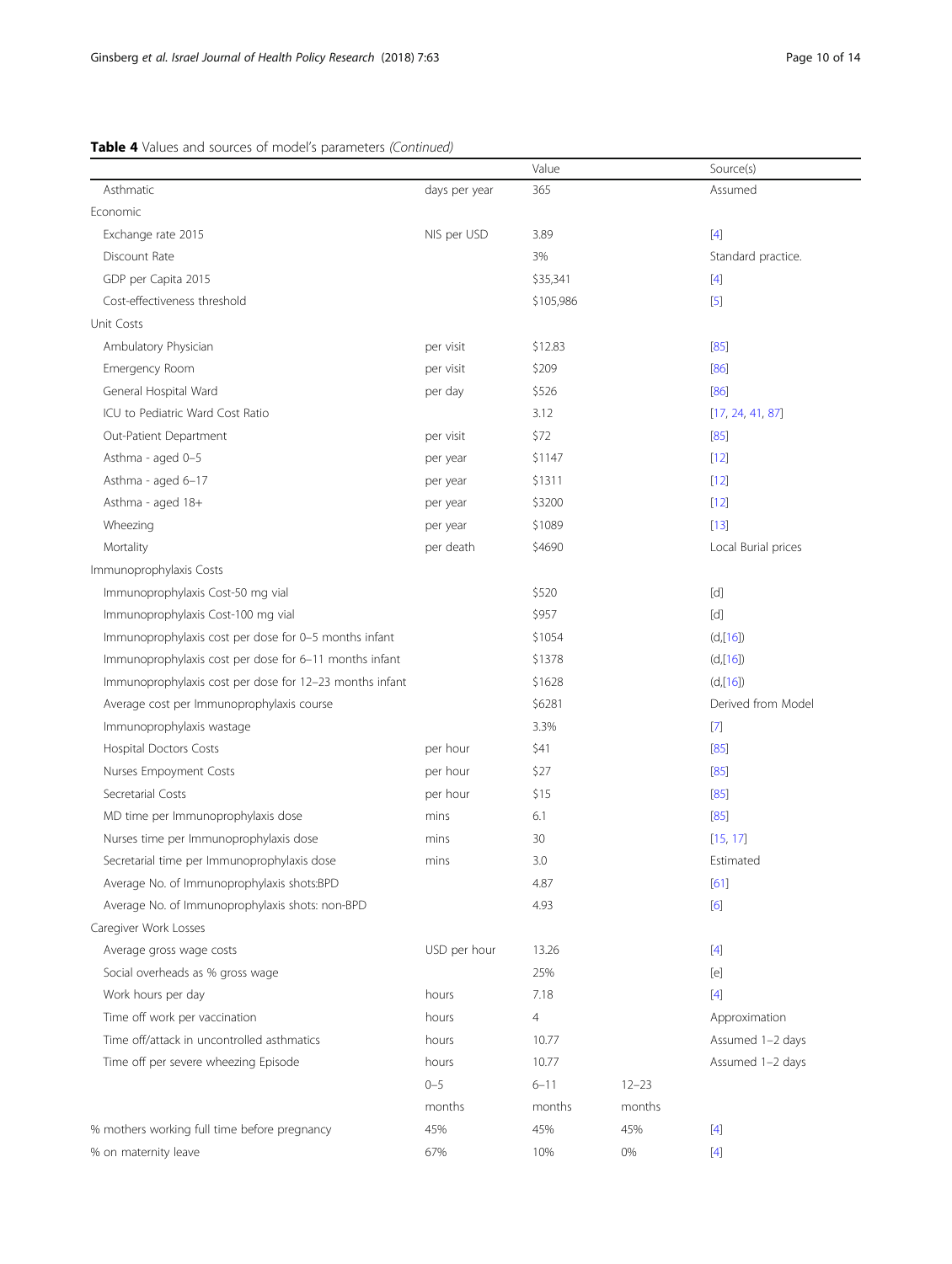<span id="page-10-0"></span>

|                                                                                      |      | Value |      | Source(s)                            |
|--------------------------------------------------------------------------------------|------|-------|------|--------------------------------------|
| % taking time of work for caring for sick child                                      | 15%  | 41%   | 45%  | $[4]$                                |
| Length of work absence (non-hospitalized) days                                       | 5.9  | 5.3   | 5.5  | Assumed 50% of hospitalized<br>cases |
| Length of work absence (hospitalized) days                                           | 11.8 | 10.7  | 11.0 | [f]                                  |
| Notes:                                                                               |      |       |      |                                      |
| a) Calculations by Gary Ginsberg on HALE [4, 88]                                     |      |       |      |                                      |
| b) Department of Information. Ministry of Health.                                    |      |       |      |                                      |
| c) ICD 9 codes 017.4, 053.2, 381.0-381.4, 382.0                                      |      |       |      |                                      |
| d) MOH prices excluding VAT                                                          |      |       |      |                                      |
| e) Average employers contribution to pension, health care<br>and national insurance. |      |       |      |                                      |
| f) Pre-hospital plus twice Average Length Of Stay                                    |      |       |      |                                      |

# Appendix 2 Cost-Effectiveness and Cost-Containment Studies Cost-effectiveness Studies

a) Passive immunoprophylaxis is not cost-effective.

Our study's finding that passive immunization of RSV is not cost-effective affirms the findings of many other studies in infants with CHD [[17\]](#page-11-0), CLD [[16\]](#page-11-0), 26–32 GAW non CLD [[18\]](#page-11-0), 32–44 GAW [\[19](#page-11-0)], < 33 GAW [[16](#page-11-0), [20\]](#page-11-0), < 33 GAW with > 27 days in Neonatal Intensive Care Unit, discharged between December and August  $[20]$  $[20]$ , 32–35 GAW with less than two AAP2006 risk factors [19.21], 33–36 GAW [[20](#page-11-0)] and Innuit ethnicity living in low-risk urban areas regardless of GAW [[15\]](#page-11-0).

b) Passive immunoprophylaxis is cost-effective.

There are many studies which reported that immunoprophylaxis was cost-effective in BPD [\[26,](#page-11-0) [27,](#page-11-0) [29](#page-11-0)–[31](#page-11-0)], CHD [\[26](#page-11-0)–[29](#page-11-0), [31](#page-11-0)] < 29 GAW [\[24](#page-11-0), [32](#page-11-0)], 29–32 GAW [\[32](#page-11-0)], < 33 GAW and > 27 days in the Neonatal Intensive Care Unit, discharged between September and November [[20\]](#page-11-0), < 32 GAW [\[19](#page-11-0), [21](#page-11-0)],32–34 GAW with risk factors [[21\]](#page-11-0), 32–35 GAW with risk factors [[19,](#page-11-0) [21](#page-11-0)–[23\]](#page-11-0), < 33 GAW [\[25](#page-11-0), [29](#page-11-0), [31\]](#page-11-0), 33–35 GAW [[29](#page-11-0)–[31](#page-11-0)], < 34 GAW [[30\]](#page-11-0), < 36 GAW (ie: all preterm) [\[26](#page-11-0), [27,](#page-11-0) [29](#page-11-0), [31\]](#page-11-0), < 36 GAW with risk factors [[19](#page-11-0)] and Innuit heritage living in rural and high-risk urban areas regardless of GAW [[15\]](#page-11-0).

### Cost-Containment Studies

c) Passive immunoprophylaxis is cost-saving

Palivisumab was actually found to be cost-saving and added QALYs among infants < 32 GAW and under 6 months old [\[19](#page-11-0), [21\]](#page-11-0). Three other industry funded studies [[34](#page-11-0)–[36](#page-11-0)] reported a wide range of net costs, which included cost-savings. Another industry study suggested there will be net cost savings if infants under six months old living in rural or high risk Arctic Canadian communities received palivisumab [\[37](#page-12-0)]. A lone publicly funded study [\[33](#page-11-0)] showed cost savings would occur in CLD patients who received oxygen in their home setting.

d) Immunoprophylactic intervention costs exceeded savings in hospitalization costs.

A lone industry funded study with a non-directional grant [[38](#page-12-0)] and many publically funded economic studies [[16,](#page-11-0) [17](#page-11-0), [39](#page-12-0)–[49](#page-12-0)], reported that Palivizumab infant immunoprophylactic costs exceeded the resultant savings in hospitalization costs due to decreased morbidity.

#### Abbreviations

AAP: American Academy of Pediatrics; AB: Acute Bronchitis; CHD: Congenital Heart Disease; CLD: Congenital Lung Disease; DALY: Disability-adjusted life year(s); DW: Disability Weights; GAW: Gestational Age in Weeks; GDP: Gross Domestic Product; HALE: Healthy Adjusted Life expectancy; NHS: National Health Service (UK); RSV: Respiratory Syncytial virus; USD: United States Dollars

#### Acknowledgements

To Dr. Nehama Goldberger and Ziona Haklaii of the Health Ministry's Statistical Unit for supplying essential raw mortality and hospitalization data for RSV and associated diagnoses.

#### Availability of data and materials

The datasets during and/or analysed during the current study available from the corresponding author on reasonable request.

#### Authors' contributions

Dr. GMG conceptualized and designed the study, collected the data, built the model, drafted the initial manuscript, and approved the final manuscript as submitted. Prof. ES provided medical know-how to input into the model, critically reviewed and revised the initial manuscript, and approved the final manuscript as submitted. Prof. YS conceptualized the study, provided data on low birth prevalence, medical know-how to input into the model, critically reviewed and revised the initial manuscript, and approved the final manuscript as submitted.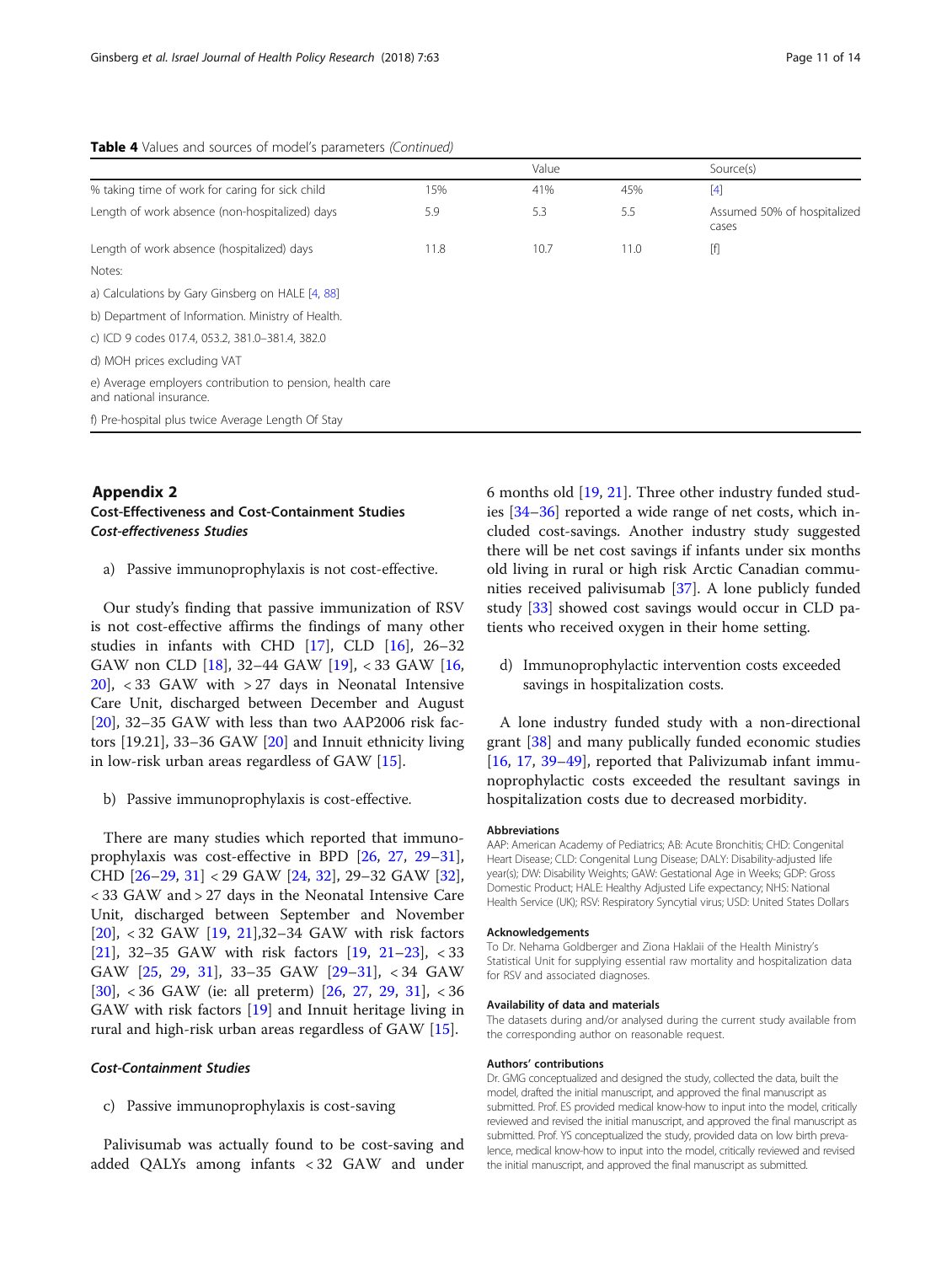### <span id="page-11-0"></span>Ethics approval and consent to participate

As the study is based on published literature and a built spreadsheet, no human subjects were involved – hence there is no need for ethical approval or consent to participate.

# Consent for publication

Not applicable.

#### Competing interests

We confirm that we have read BioMed Central's guidance on competing interests and all the authors are salaried staff of the Ministry of Health or Shaare Zedek Medical Center and there are no competing interests to declare.

### Publisher's Note

Springer Nature remains neutral with regard to jurisdictional claims in published maps and institutional affiliations.

#### Author details

<sup>1</sup>Department of Technology Assessment, Public Health Service, Ministry of Health, Jerusalem, Israel. <sup>2</sup>Department of Pediatrics, Wolfson Hospital, Holon, and Sackler School of Medicine, Tel Aviv University, Tel Aviv-Yafo, Israel. <sup>3</sup> European Paediatric Association/Union of National European Paediatric Societies and Associations, Berlin, Germany. <sup>4</sup>Department of Pediatrics, Shaarae Zedek Medical Center, Affiliated to the Hadassah-Hebrew University Medical School, Jerusalem, Israel.

## Received: 18 April 2018 Accepted: 18 September 2018 Published online: 17 December 2018

#### References

- 1. Centers for Disease Control and Prevention. CDC Data and Statistics: Respiratory Synocitial Virus (RSV). [http://www.cdc.gov/rsv/research/us](http://www.cdc.gov/rsv/research/us-surveillance.html)[surveillance.html](http://www.cdc.gov/rsv/research/us-surveillance.html). Accessed 23 Sept 2018.
- 2. Central Bureau of Statistics. Monthly bulletin of statistics July 2016, Jerusalem 2016. [http://www.cbs.gov.il/webpub/pub/text\\_page\\_eng.](http://www.cbs.gov.il/webpub/pub/text_page_eng.html?publ=93) [html?publ=93.](http://www.cbs.gov.il/webpub/pub/text_page_eng.html?publ=93) Accessed 23 Sept 2018.
- 3. American Academy of Pediatrics Committee on Infectious Diseases; American Academy of Pediatrics Bronchiolitis Guidelines Committee. Updated guidance for palivizumab prophylaxis among infants and young children at increased risk of hospitalization for respiratory syncytial virus infection. Pediatrics. 2014; 134(2):415–20 Erratum in: Pediatrics. 2014; 134(6):1221.
- 4. Central Bureau of Statistics. Statistical Abstract of Israel 2015 no 66. Jerusalem 2015. [http://www.cbs.gov.il/reader/shnaton/shnatone\\_new.](http://www.cbs.gov.il/reader/shnaton/shnatone_new.htm?CYear=2015&Vol=66&CSubject=30) [htm?CYear=2015&Vol=66&CSubject=30](http://www.cbs.gov.il/reader/shnaton/shnatone_new.htm?CYear=2015&Vol=66&CSubject=30). Accessed 23 Sept 2018.
- 5. WHO Commission on MacroEconomics and Health. Macroeconomics and health: investing in health for economic development. Report of the Commission on Macroeconomics and Health. Geneva: World Health Organization; 2001.
- 6. The IMpact-RSV Study Group. Palivizumab, a humanized respiratory syncytial virus monoclonal antibody, reduces hospitalization from respiratory syncytial virus infection in high-risk infants. Pediatrics. 1998;102(3pt1):531–7.
- 7. Arad L, Kron O, Goldman D. Management of Vaccinations against RSV. Presented to the 11th Annual Health Policy Conference, National Centre of Health Service Policy Research, May 13th 2015. Dan Panorama, Tel Aviv. Book of Abstracts Page 55 (in Hebrew). <http://www.israelhpr.org.il/e/101/>. Accessed 23 Sept 2018.
- 8. Arola M, Ruuskanen O, Ziegler T, et al. Clinical role of respiratory virus infection in acute otitis media. Pediatrics. 1990;86(6):848–55.
- 9. Gomaa MA, Galal O, Mahmoud MS. Risk of acute otitis media in relation to acute bronchiolitis in children. Int J Ped Otrorhinolaryngology. 2012;76(1):49–51.
- 10. Heikkinen T, Thint M, Chonmaitree T. Prevalence of various respiratory viruses in the middle ear during acute otitis media. New Engl J Med. 1999; 340(4):260–4.
- 11. Kafetzis D, Tsolia AM, Liapi G, Mathioudakis J, Kallergi K. Otitis and respiratory distress episodes following a respiratory syncytial virus infection. Clin Microbiol Infect. 2003;9(10):1006–10.
- 12. Jang J, Chan KCG, Huang H, Sullivan SD. Trends in cost and outcomes among adult and pediatric patients with asthma: 2000-2009. Ann Allergy Asthma Immunol. 2013;111(6):516–22.
- 13. Prosser LA, Meltzer MI, Fiore A, et al. Effects of adverse events on the projected population benefits and cost-effectiveness of using live

attenuated influenza vaccine in children aged 6 months to 4 years. Arch Pediatr Adolesc Med. 2011;165(2):112–8.

- 14. Leidy NK, Margolis MK, Marcin JP, et al. The impact of severe respiratory syncytial virus on the child, caregiver, and family during hospitalization and recovery. Pediatrics. 2005;115(6):1536–46.
- 15. Tam DY, Banerji A, Paes BA, et al. The cost effectiveness of palivizumab in term Inuit infants in the eastern Canadian Arctic. J Med Econ. 2009;12(4): 361–70.
- 16. Hampp C, Kauf TL, Saidi AS, Winterstein AG. Cost-effectiveness of respiratory syncytial virus prophylaxis in various indications. Arch Pediatr Adolesc Med. 2011;165(6):498–505.
- 17. Yount LE, Mahle WT. Economic analysis of Palivizumab in infants with congenital heart disease. Pediatrics. 2004;114(6):1606–11.
- 18. Elhassan NO, Sorbero MES, Hall CB, Stevens TP, Dick AW. Cost-effectiveness analysis of Palivizumab in premature infants without congenital lung disease. Arch Pediatr Adolesc Med. 2006;160(10):1070–6.
- 19. Weiner LB, Masaquel AS, Polak MJ, Mahadevia PJ. Cost-effectiveness analysis of palivizumab among pre-term infant populations covered by Medicaid in the United States. J Med Econ. 2012;15(5):997–1018.
- 20. Joffe S, Ray GT, Escobar GJ, Black SB, Lieu TA. Cost-effectiveness of respiratory Synctial virus prophylaxis among preterm infants. Pediatrics. 1999;104(3):419–27.
- 21. Mahadevia PJ, Masaquel AS, Polak MJ. Cost utility of palivizumab prophylaxis among pre-term infants in the United States: a national policy perspective. J Med Econ. 2012;15(5):987–96.
- 22. Lancto KL, Masoud ST, Paes BA, et al. The cost-effectiveness of palivizumab for respiratory syncytial virus prophylaxis in premature infants with a gestational age of 32–35 weeks: a Canadian-based analysis. Curr Med Res Opin. 2008;24(11):3223–37.
- 23. Lazaro y de Mercado P, Aloy JF, Martinez ED, et al. La eficiencia (costeefectivad) de palivizumab como profilaxis para la infeccion por virus respiratorio sincitial en prematuros de 32-35 semanas en Espana. An Pediatr (Barc). 2006;65(4):316–24 (In Spanish).
- 24. Neovius K, Buesch K, Sandström K, Neovius M. Cost-effectiveness analysis of palivizumab as respiratory syncytial virus prophylaxis in preterm infants in Sweden. Acta Paediatr. 2011;100(10):1306–14.
- 25. Nuijten MJ, Wittenberg W. Cost effectiveness of palivizumab in Spain: an analysis using observational data. Eur J Health Econ. 2010;11(1):105–15.
- 26. Nuijten MJ, Wittenberg W, Lebmeier M. Cost effectiveness of Palivizumab for respiratory syncytial virus prophylaxis in high-risk children, A UK Analysis. Pharmacoeconomics. 2007;25(1):55–71.
- 27. Nuijten MJ, Lebmeier M, Wittenberg W. Cost effectiveness of palivizumab for RSV prevention in high-risk children in the Netherlands. J Med Econ. 2009;12(4):291–300.
- 28. Nuijten MJ, Lebmeier M, Wittenberg W. Cost effectiveness of palivizumab in children with congenital heart disease in Germany. J Med Econ. 2009;12(4):301–8.
- 29. Resch B, Gusenleiter W, Nuijten MJC, Lebmeier M, Wittenberg W. Costeffectiveness of Palivizumub against respiratory syncytial viral infection in high-risk children in Austria. Clin Ther. 2008;30(4):749–60.
- 30. Chirico G, Ravasio R, Sbarigia U. Cost-utility analysis of palivizumab in Italy: results from a simulation model in the prophylaxis of respiratory syncytial virus infection (RSV) among high-risk preterm infants. Ital J Pediatr. 2009; 35(1):4. [https://doi.org/10.1186/1824-7288-35-4.](https://doi.org/10.1186/1824-7288-35-4)
- 31. Resch B, Sommer C, Nuijten MJC, et al. Cost-effectiveness of Palivizumab for respiratory syncytial virus infection in high-risk children, based on long-term epidemiologic data from Austria. Pediatr Infect Dis J. 2012;31(1):e1–8. [https://doi.org/10.1097/INF.0b013e318235455b.](https://doi.org/10.1097/INF.0b013e318235455b)
- 32. Salinas-Escudero G, Martinez-Valverde S, Reyes-Lopez A, et al. Costeffectiveness analysis of the use of palivizumab in the prophylaxis of preterm patients in Mexico. Salud Publica Mex. 2012;54(1):47–59.
- 33. Thomas M, Bedford-Russell A, Sharland M. Hospitalisation for RSV infection in ex-preterm infants—implications for use of RSV immune globulin. Arch Dis Child. 2000;83(2):122–7.
- 34. Marchetti A, Lau H, Magar R, Wang L, Devercelli G. Impact of Palivizumab on expected costs of respiratory syncytial virus infection in preterm infants: potential for savings. Clin Ther. 1999;21(4):752–66.
- 35. Chan PW, Abdel-Latif ME. Cost of hospitalization for respiratory syncytial virus chest infection and implications for passive immunization strategies in a developing nation. Acta Paediatr. 2003;92(4):481–5.
- 36. Lofland JH, O'Connor JP, Chatterton ML, et al. Palivizumab for respiratory syncytial virus prophylaxis in high-risk infants: a cost-effectiveness analysis. Clin Ther. 2000;22(11):1357–69.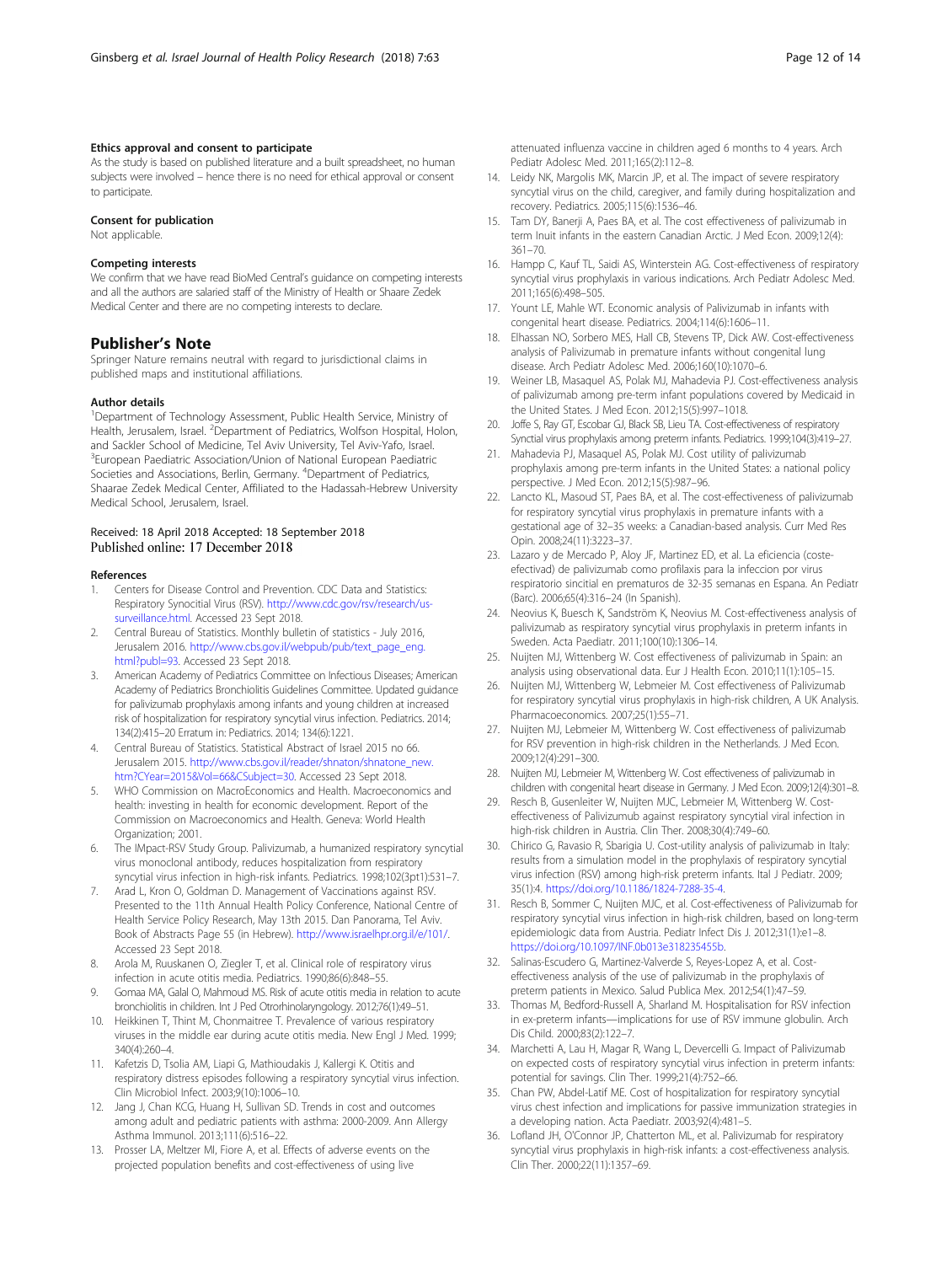- <span id="page-12-0"></span>37. Banerji A, Lanctot KL, Bosco A, et al. Comparison of the cost of hospitalization for respiratory syncytial virus disease versus Palivizumab prophylaxis in Canadian Inuit infants. CMAJ. 2001;164(13):1847–50.
- 38. Reeve CA, Whitehall JS, Buettner PG, Norton R, Reeve DM, Francis F. Costeffectiveness of respiratory syncytial virus prophylaxis with palivizumab. J Paediatr Child Health. 2006;42(5):253–8.
- 39. Farina D, Rodriguez SP, Bauer G, et al. Respiratory syncytial virus prophylaxis: cost-effective analysis in Argentina. Pediatr Infect Dis J. 2002;21(4):287–91.
- 40. Clark SJ, Beresford MW, Subhedar NV, Shaw NJ. Respiratory syncytial virus infection in high risk infants and the potential impact of prophylaxis in a United Kingdom cohort. Arch Dis Child. 2000;83(4):313–6.
- 41. Harris KC, Anis AH, Crosby MC, Cender LM, Potts JE, Human DG. Economic evaluation of Palivizumab in children with congenital heart disease: a Canadian perspective. Can J Cardiol. 2011;27(4):523.e11–5. [https://doi.org/10.](https://doi.org/10.1016/j.cjca.2010.12.064) [1016/j.cjca.2010.12.064.](https://doi.org/10.1016/j.cjca.2010.12.064)
- 42. Rietveld E, Steyerberg EW, Polder JJ, et al. Passive immunisation against respiratory syncytial virus: a cost-effectiveness analysis. Arch Dis Child. 2010; 95(7):493–8.
- 43. Rodrıguez SP, Farina D, Bauer G. Respiratory syncytial virus prophylaxis in a high-risk population in Argentina. A cost-effectiveness analysis. Pediatr Infect Dis J. 2008;27(7):660–1.
- 44. Shireman TI, Braman KS. Impact and cost-effectiveness of respiratory syncytial virus prophylaxis for Kansas medicaid's high-risk children. Arch Pediatr Adolesc Med. 2002;156(12):1251–5.
- 45. Rackham OJ, Thorburn K, Kerr SJ. The potential impact of prophylaxis against bronchiolitis due to the respiratory syncytial virus in children with congenital cardiac malformations. Cardiol Young. 2005;15(3):251–5.
- 46. Stevens TP, Sinkin RA, Hall CB, Maniscalco WM, McConnochie KM. Respiratory syncytial virus and premature infants born at 32 weeks' gestation or earlier: hospitalization and economic implications of prophylaxis. Arch Pediatr Adolesc Med. 2000;154(1):55–61.
- 47. Roeckl-Wiedmann I, Liese JG, Grill E, Fischer B, Carr D, Belohradsky BH. Economic evaluation of possible prevention of RSV-related hospitalizations in premature infants in Germany. Eur J Pediatr. 2003;162(4):237–44.
- 48. Vogel AM, McKinlay MJ, Ashton T, et al. Cost-effectiveness of palivizumab in New Zealand. J Paediatr Child Health. 2002;38(4):352–7.
- 49. Numa A. Outcome of respiratory syncytial virus infection and a cost-benefit analysis of prophylaxis. J Paediatr Child Health. 2000;36(5):422–7.
- 50. Ginsberg GM. Generalizability of cost-utility analyses across countries and settings. Best Pract Res Clin Gastroenterol. 2013;27(6):845–52.
- 51. Meissner HC, Kimberlin DW. RSV Immunoprophylaxis: does the benefit justify the cost? Pediatrics. 2013;132(5):915–8.
- 52. Meijboom MJ, Rozenbaum MH, Bennedictus A, et al. Cost-effectiveness of potential infant vaccination against respiratory syncytial virus infection in the Netherlands. Vaccine. 2012;30(31):4691–700.
- 53. Wang D, Bayliss S, Meads C. Palivizumab for immunoprophylaxis of respiratory syncytial virus (RSV) bronchiolitis in high-risk infants and young children: a systematic review and additional economic modelling of subgroup analyses. Health Technol Assess. 2011;15(5):iii–v.
- 54. Christensen H, Trotter CL, Hickman M, Edmunds WJ. Re-evaluating cost effectiveness of universal meningitis vaccination (Bexero) in England: modelling study. BMJ. 2014;349:g5725. <https://doi.org/10.1136/bmj.g5725>.
- 55. The Israel Society of Pediatrics. Recommendations for choosing indications in Israel for passiove immunization with Palivizumab ("Synagis") against: Respiratory Syncytial Virus. 2014. (In Hebrew).
- 56. Israel Ministry of Health, Israel Center for Disease Control, Publication No. 354. Health 2013, February 2014, Jerusalem. page 54 (In Hebrew). [http://](http://www.health.gov.il/PublicationsFiles/health2013.pdf) [www.health.gov.il/PublicationsFiles/health2013.pdf.](http://www.health.gov.il/PublicationsFiles/health2013.pdf) Accessed 22 Sept 2018.
- 57. Bamberger E, Srugo I, Abu Raya B, et al. What is the clinical relevance of respiratory syncytial virus bronchiolitis?: findings from a multi-center, prospective study. Eur J Clin Microbiol Infect Dis. 2012;31(12):3323–30.
- 58. Greenberg D, Dagan R, Shany E, Bar-Ziv J, Givon-Lavi N. Increased risk for respiratory syncytial virus-associated,Community-acquired alveolar pneumonia in infants born at 31–36 weeks of gestation. Pediatr Infect Dis J. 2014;33(4):381–6.
- 59. Forbes ML, Hall CB, Jackson A, Masaquel AS, Mahadevia PJ. Comparative costs of hospitalisation among infants at high risk for respiratory syncytial virus lower respiratory tract infection during the first year of life. J Med Econ. 2010;13(1):136–41.
- 60. Boyce TG, Mellen BG, Mitchel EF Jr, Wright PF, Griffin MR. Rates of hospitalization for respiratory syncytial virus infection among children in Medicaid. J Pediatr. 2000;137(6):865–70.
- 61. Feltes TF, Cabalka MD, Meissner HC, for the Cardiac Synagis Study Group, et al. Palivizumab prophylaxis reduces hospitalization due to respiratory Synctial virus in young children with hemodynamically significant congenital heart disease. J Pediatr. 2003;143(4):532–40.
- 62. Prais D, Danino D, Schonfeld T, Amir J, for the Israeli RSV Monitoring Group. Impact of Palivizumab on admission to the ICU for respiratory syncytial virus bronchiolitis: A National Survey. Chest. 2005;128(4):2765–71.
- 63. Pedraz C, Carbonell-Estrany X, Figuueraz-Aloy J, Quero J, the Iris study Group. Effect of palivizumab prophylaxis in decreasing respiratory syncytial virus hospitalizations in premature infants. Pediatr Infect Dis J. 2003;22(9):823–7.
- 64. Stewart DL, Romero JR, Buysman EK, et al. Total healthcare costs in the US for preterm infants with respiratory syncytial virus lower respiratory infection in the first year of life requiring medical attention. Curr Med Res Opin. 2009; 25(11):2795–804.
- 65. Breese Hall C, Weinberg GA, Iwane MK, et al. The burden of respiratory syncytial virus infection in young children. N Engl J Med. 2009;360(6):588–98.
- 66. Paramore LC, Ciuryla V, Ciesla G, Liu L. Economic impact of respiratory syncytial virus-related illness in the US. An Analysis of National Databases. Pharmacoeconomics. 2004;22(5):275–84.
- 67. Levitzky O, Lerner-Geva L, Dollberg S, Reichman B. The Israel National Very Low Birth Weight Infant Database. Harefuah. 2016;155(1):32–6. [Article in Hebrew]
- 68. Escobar GJ, Masaquel AS, Li SX, Walsh EM, Kipnis P. Persistent recurring wheezing in the fifth year of life after laboratory-confirmed, medically attended respiratory syncytial virus infection in infancy. BMC Pediatr. 2013; 13:97. <https://doi.org/10.1186/1471-2431-13-97>.
- 69. Weber MW, Milligan P, Giadom B, et al. Respiratory illness after severe respiratory syncytial virus disease in infancy in the Gambia. J Pediatr. 1999; 135(6):683–8.
- 70. Schauer U, Hoffjan S, Bittscheidt J, et al. RSV bronchiolitis and risk of wheeze and allergic sensitisation in the first year of life. Eur Respir J. 2002;20(5):1277–83.
- 71. Juntti H, Kokkonen J, Dunder T, Renko M, Niinimaki A, Uhari M. Association of an early respiratory syncytial virus infection and atopic allergy. Allergy. 2003;58(9):878–84.
- 72. Sigurs N, Aljassim F, Kjellman B, et al. Asthma and allergy patterns over 18 years after severe RSV bronchiolitis in the first year of life. Thorax. 2010; 65(12):1045e1052. <https://doi.org/10.1136/thx.2009.121582>.
- 73. Carbonell-Estrany X, Pérez-Yarza EG, García LS, IRIS (Infección Respiratoria Infantil por Virus Respiratorio Sincitial) Study Group, et al. Long-term burden and respiratory effects of respiratory syncytial virus hospitalization in preterm infants—the SPRING study. PLoS One. 2015;10(5):e0125422. [https://](https://doi.org/10.1371/journal.pone.0125422) [doi.org/10.1371/journal.pone.0125422.](https://doi.org/10.1371/journal.pone.0125422)
- 74. Singleton RJ, Redding GJ, Lewis TC, et al. Sequelae of severe respiratory syncytial virus infection in infancy and early childhood among Alaska native children. Pediatrics. 2003;112(2):285–90.
- 75. Fjærli H-O, Farstad T, Rød G, Ufert GK, Gulbrandsen P, Nakstad B. Acute bronchiolitis in infancy as risk factor for wheezing and reduced pulmonary function by seven years in Akershus County, Norway. BMC Pediatr. 2005 Aug 18;5:31. <https://doi.org/10.1186/1471-2431-5-31>.
- 76. Mok JQ, Simpson H. Outcome of acute lower respiratory tract infection in infants: preliminary report of seven-year follow-up study. Br Med J (Clin Res Ed). 1982 Jul 31;285(6338):333–7.
- 77. Henderson J, Hilliard TN, Sherriff A, Stalker D, Shammari NA, Thomas HM, the ALSPAC Study Team. Hospitalization for RSV bronchiolitis before12 months of age and subsequent asthma, atopy and wheeze: a longitudinal birth cohort study. Pediatr Allergy Immunol. 2005;16(5):386–92.
- 78. Korppi M, Piippo-Savolainen E, Korhonen K, Remes S. Respiratory morbidity 20 years after RSV infection in infancy. Pediatr Pulmonol. 2004;38(2):155–60.
- 79. Pullan CR, Hey EN. Wheezing, asthma, and pulmonary dysfunction 10 years after infection with respiratory syncytial virus in infancy. Br Med J (Clin Res Ed). 1982;284(6630):1665–9.
- Mikalsen IB, Halvorsen T, Øymar K. The outcome after severe bronchiolitis is related to gender and virus. Pediatr Allergy Immunol. 2012; Jun;23(4):391–8.
- 81. Stein RT, Sherrill D, Morgan WJ, et al. Respiratory syncytial virus in early life and risk of wheeze and allergy by age 13 years. Lancet. 1999;354(9178):541–5.
- Romero JR, Stewart DL, Buysman EK, Fernandes AW, Jafri HS, Mahadevia PJ. Serious early childhood wheezing after respiratory syncytial virus lower respiratory tract illness in preterm infants. Clin Ther. 2010;32(14):2422–32.
- 83. Simoes EA, Groothuis JR, Carbonell-Estrany X, the Palivizumab Long-Term Respiratory Outcomes Study Group. Palivizumab prophylaxis, respiratory syncytial virus, and subsequent recurrent wheezing. J Pediatr. 2007;151(1): 34–42.